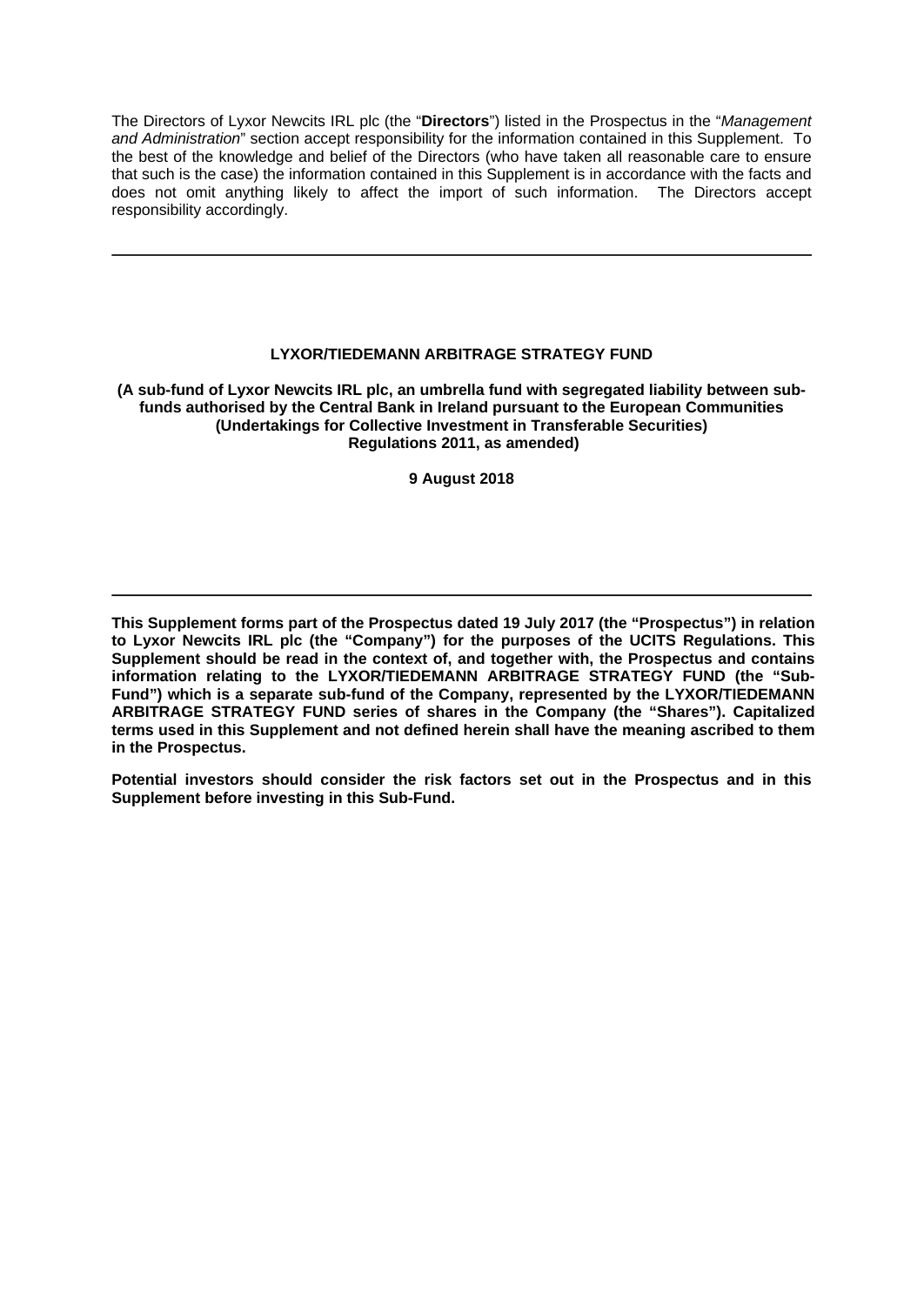# TABLE OF CONTENTS

## Page No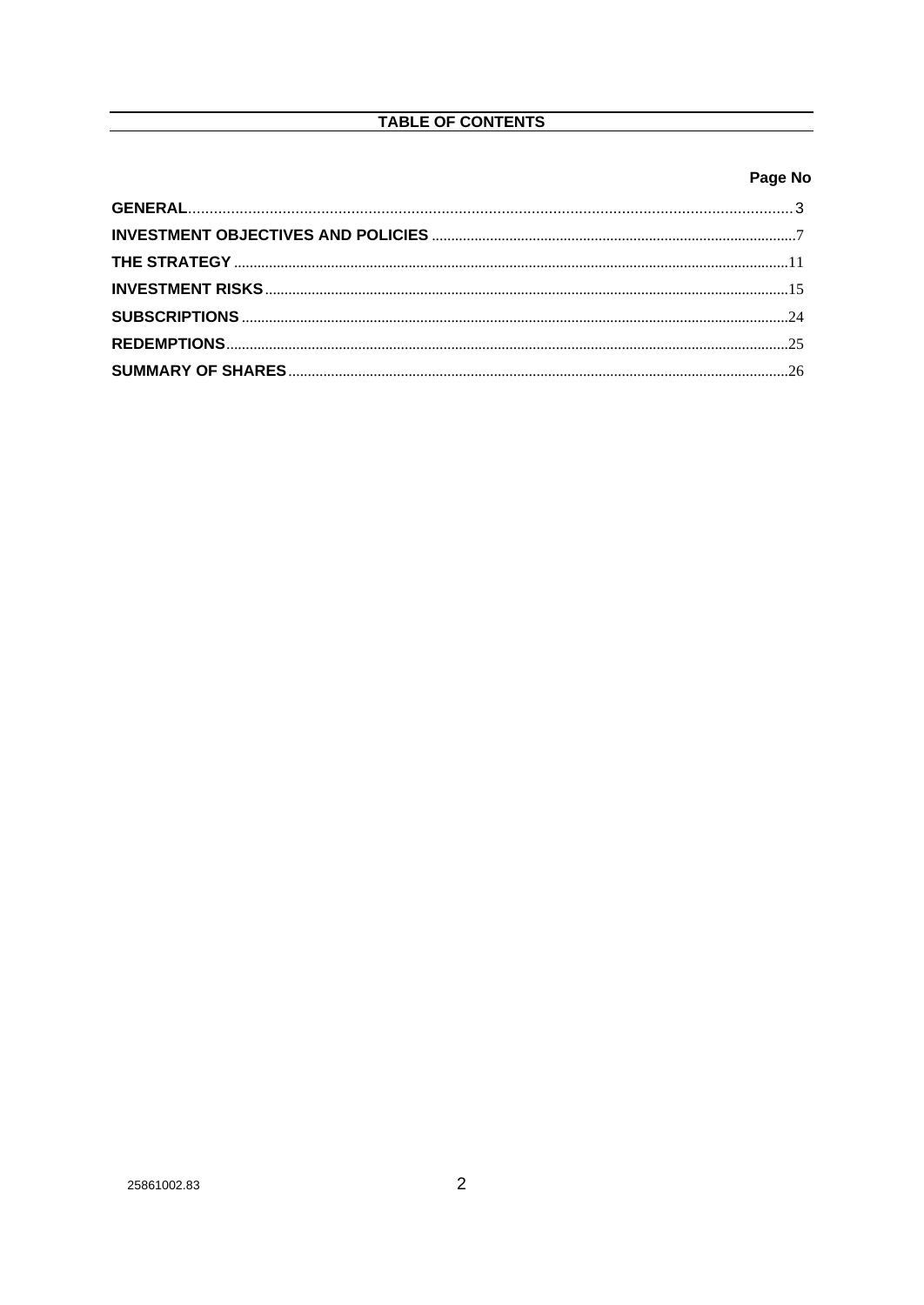Words and terms defined in the Prospectus have the same meaning in this Supplement unless otherwise stated herein.

| <b>Base Currency</b>                       | US Dollars;                                                                                                                                                                                                                                                                                                                                                                                                                                                                                                                                                                                                                                                                                                                                                                                                                                                                             |
|--------------------------------------------|-----------------------------------------------------------------------------------------------------------------------------------------------------------------------------------------------------------------------------------------------------------------------------------------------------------------------------------------------------------------------------------------------------------------------------------------------------------------------------------------------------------------------------------------------------------------------------------------------------------------------------------------------------------------------------------------------------------------------------------------------------------------------------------------------------------------------------------------------------------------------------------------|
| <b>Business Day</b>                        | a day (except Saturdays, Sundays and public holidays in<br>France and in Ireland) on which the banks in Paris and Dublin<br>are open for normal banking business or such other day or<br>days as may be specified by the Directors;                                                                                                                                                                                                                                                                                                                                                                                                                                                                                                                                                                                                                                                     |
| <b>Dealing Deadline</b>                    | 10 a.m. Irish Time, on the relevant Valuation Day or such other<br>time as the Directors may determine and notify in advance to<br>Shareholders;                                                                                                                                                                                                                                                                                                                                                                                                                                                                                                                                                                                                                                                                                                                                        |
| <b>NAV publication date</b>                | Within three (3) Business Days following the relevant Valuation<br>Day or such other day (or days) as may be determined by the<br>Directors and notified to Shareholders in advance;                                                                                                                                                                                                                                                                                                                                                                                                                                                                                                                                                                                                                                                                                                    |
| <b>Manager and Investment</b><br>Manager * | Lyxor Asset Management S.A.S.;                                                                                                                                                                                                                                                                                                                                                                                                                                                                                                                                                                                                                                                                                                                                                                                                                                                          |
| <b>Sub-Investment Manager</b>              | TIG Advisors, LLC;                                                                                                                                                                                                                                                                                                                                                                                                                                                                                                                                                                                                                                                                                                                                                                                                                                                                      |
| <b>Strategy</b>                            | The Lyxor/Tiedemann Arbitrage Strategy;                                                                                                                                                                                                                                                                                                                                                                                                                                                                                                                                                                                                                                                                                                                                                                                                                                                 |
| Sub-Fund                                   | Lyxor/Tiedemann Arbitrage Strategy Fund;                                                                                                                                                                                                                                                                                                                                                                                                                                                                                                                                                                                                                                                                                                                                                                                                                                                |
| <b>Sub-Fund Administrator</b>              | SS&C Financial Services (Ireland) Limited, a private limited<br>liability company incorporated in the Republic of Ireland on 18<br>May 2007 as a private limited company and is regulated by the<br>Central Bank to provide administrative services to collective<br>investment schemes. The Sub-Fund Administrator will perform<br>certain services pertaining to the administration, valuation and<br>calculation of the Sub-Fund's assets. For the avoidance of<br>doubt, the appointment of the Sub-Fund Administrator shall<br>have no impact on the process for subscription/redemption for<br>Shares applicable to the Shareholders who will have to<br>continue to direct their orders/requests for subscription,<br>redemption and exchanges for Shares to the Administrator of<br>the Company in accordance with the procedure described in<br>the Prospectus of the Company. |
| <b>Valuation Day</b>                       | Each Business Day or such other day (or days) as may be<br>determined by the Directors and notified to Shareholders in<br>advance provided that there shall be at least one Valuation<br>Day every fortnight.                                                                                                                                                                                                                                                                                                                                                                                                                                                                                                                                                                                                                                                                           |

\* Notwithstanding any references in the Prospectus, Lyxor International Asset Management S.A.S does not act as Investment Manager to the Sub-Fund.

THE MANAGER IS EXEMPT FROM HAVING TO REGISTER AS A COMMODITY POOL OPERATOR ("**CPO**") WITH THE UNITED STATES COMMODITY FUTURES TRADING COMMISSION ("**CFTC**") IN RESPECT OF THE SUB-FUND PURSUANT TO THE EXEMPTION UNDER CFTC RULE 4.13(a)(3). THE MANAGER HAS FILED AN EXEMPTION NOTICE TO

25861002.83 3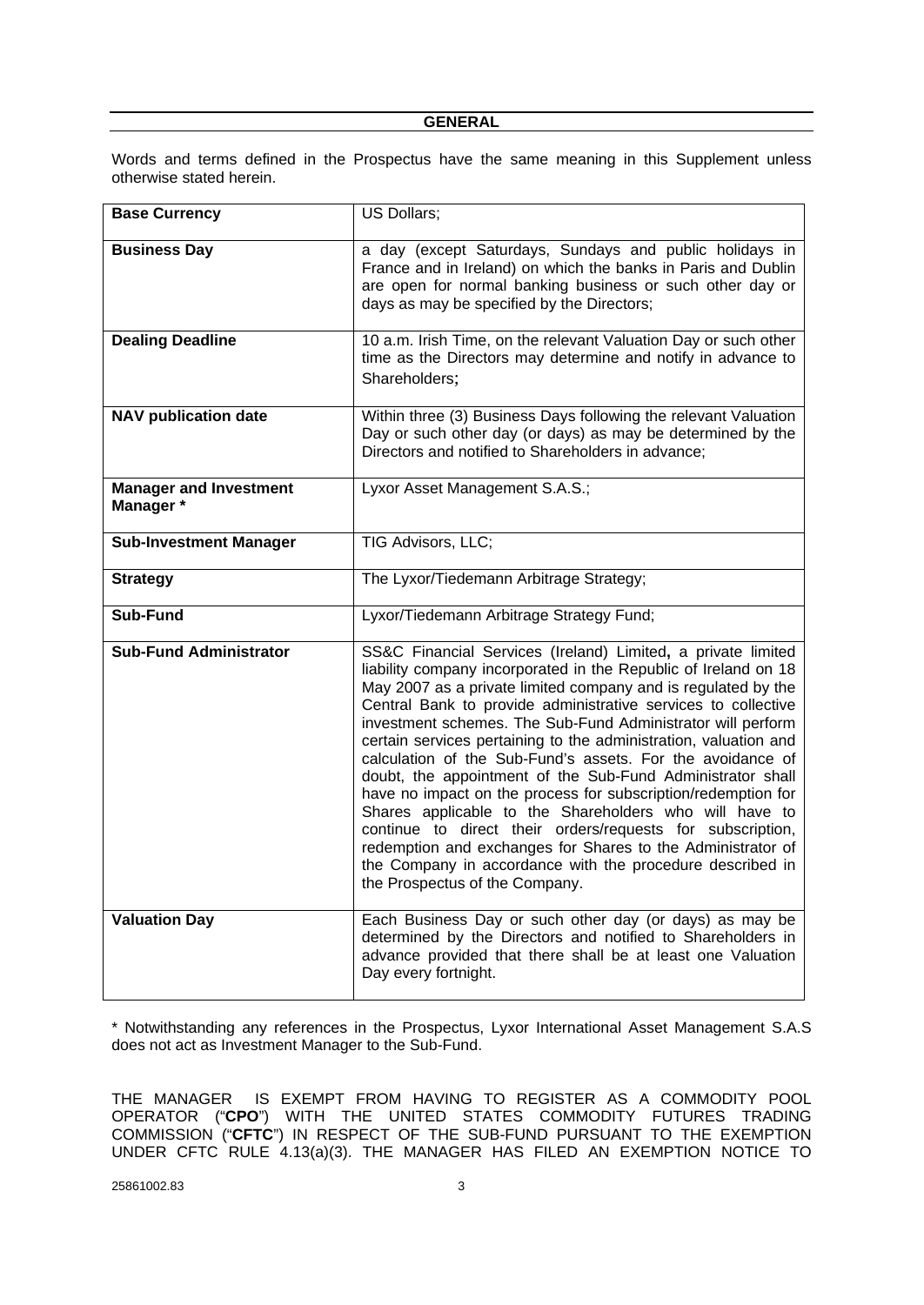EFFECT THE EXEMPTION AND COMPLIES WITH THE OFFER REQUIREMENTS OF THE EXEMPTION, INCLUDING THAT THE SUB-FUND ENGAGE IN LIMITED COMMODITY INTEREST TRADING AS SPECIFIED IN THE RULE AND THAT EACH INVESTOR BE AN ELIGIBLE PARTICIPANT AS SPECIFIED IN THE RULE. THE RULE ALSO REQUIRES THAT INTERESTS IN THE SUB-FUND BE EXEMPT FROM REGISTRATION UNDER THE 1933 ACT AND BE OFFERED AND SOLD WITHOUT MARKETING TO THE PUBLIC IN THE UNITED STATES. THEREFORE, UNLIKE A REGISTERED CPO, THE MANAGER IS NOT REQUIRED TO PROVIDE INVESTORS (OR PROSPECTIVE INVESTORS) WITH A CFTC COMPLIANT DISCLOSURE DOCUMENT, NOR IS IT REQUIRED TO PROVIDE INVESTORS WITH CERTIFIED ANNUAL REPORTS THAT SATISFY THE REQUIREMENTS OF CFTC RULES APPLICABLE TO REGISTERED CPOS. THE MANAGER WILL HOWEVER DELIVER THIS SUPPLEMENT TO PROSPECTIVE INVESTORS. THIS SUPPLEMENT HAS NOT BEEN REVIEWED OR APPROVED BY THE CFTC.

Investors should note that although CACEIS Ireland Limited has been appointed as Administrator of the Company, the Manager has appointed SS&C Financial Services (Ireland) Limited as a Sub-Fund Administrator for the Sub-Fund. The Sub-Fund Administrator will carry out certain services in connection with the administration of this Sub-Fund in lieu of the Administrator including, but not limited to, the valuation of the assets of the Sub-Fund, the calculation of the Net Asset Value per Share of the Sub-Fund. However, transfer agency services shall remain with the Administrator.

\*\*\*

The Sub-Fund Administrator shall only be liable for actions or omissions giving rise to a claim that have resulted primarily from the fraud, negligence, wilful misconduct or material breach of the administration agreement by the Sub-Fund Administrator, its officers, directors, members, shareholders, employees, affiliates or agents, or any of their successors and assigns (each an "Indemnified Party" and collectively the "Indemnified Parties"), in connection with the performance of its duties and obligations under the administration agreement.

The Manager and the Company have agreed to indemnify and hold harmless the Indemnified Parties and each of them from and against any or all losses, claims, judgments, liabilities, costs, expenses (including without limitation, reasonable attorney's fees which they or any of them may suffer, incur or be subject to in consequence of the administration agreement or as a result of the performance of the functions and services provided for under the administration agreement or as a result of the performance of any functions and services delegated or subcontracted in accordance with the administration agreement and amounts paid in settlement (provided such settlement was approved by the Company in writing). An Indemnified Party shall not be indemnified for any such losses which arise primarily as a result of its fraud, negligence, wilful default, material breach of the administration agreement in connection with the performance of its duties and obligations thereunder.

The Manager may, in its sole discretion, terminate the administration agreement as at the close of business on any business day upon at least ninety (90) calendar days' prior written notice to the Sub-Fund Administrator, provided however, if the Manager terminates the administration agreement within the initial 12 month period (other than for material breach) the Manager or the Company may be obliged to pay the remainder of the annual minimum fee due to the Sub-Fund Administrator for the remainder of the initial 12 month period. If it is determined by the Manager that the Sub-Fund Administrator (i) is in material breach of the administration agreement and has failed to cure such breach within thirty (30) calendar days of being requested to remedy it or made a material misrepresentation hereunder, or (ii) is performing or has performed an illegal act, based on the Manager and the Company obtaining an opinion of outside counsel assessing the legality of such act or contemplated act (which opinion shall be deemed determinative for the purpose of this provision), then in each case the Manager and the Company shall have the right, in their sole discretion, to terminate the administration agreement upon at least five (5) calendar days' prior written notice to the Sub-Fund Administrator. The Sub-Fund Administrator may, in its sole discretion, terminate the administration agreement as at the close of business on any business day upon at least one hundred and eighty (180) calendar days' prior written notice to the Manager and the Company; provided, however, that such notice period may be reduced with the consent of the Manager and the Company. Notwithstanding the foregoing, if it is determined by the Sub-Fund Administrator that the Manager or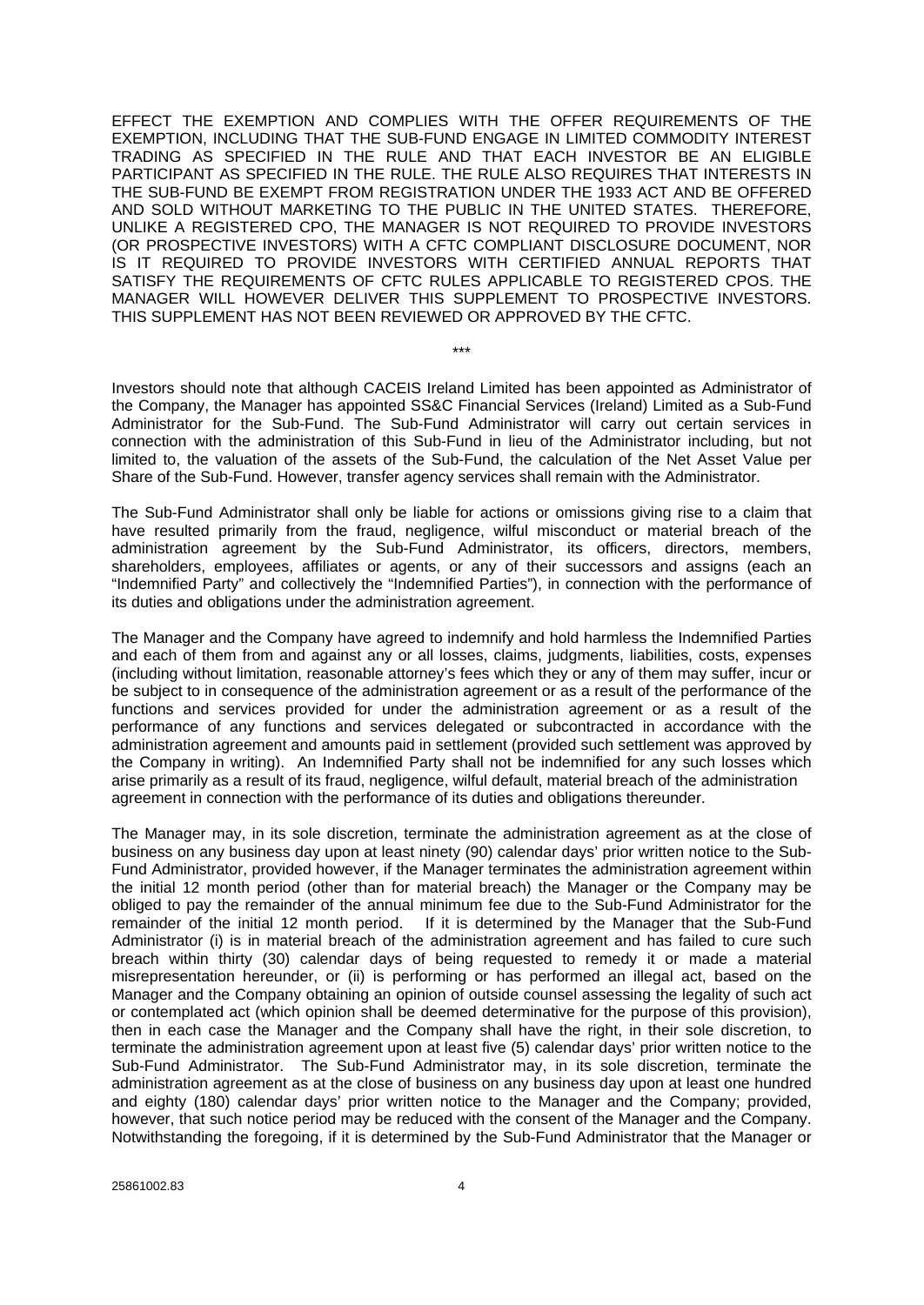the Company (i) is in material breach of the administration agreement and has failed to cure such breach within thirty (30) calendar days of being requested to remedy it or made a material misrepresentation hereunder, (ii) is performing or has performed an illegal act, based on the Sub-Fund Administrator's obtaining an opinion of outside counsel assessing the legality of such act or contemplated act (which opinion shall be deemed determinative for the purpose of this provision), or (iv) is in breach of any restrictive covenants in the administration agreement, then in each case the Sub-Fund Administrator shall have the right, in its sole discretion, to terminate the administration agreement upon at least ten (10) calendar days' prior written notice to the Manager and the Company.

The Sub-Fund Administrator is a service provider to the Manager and the Company and does not have any responsibility or authority to make investment decisions, nor render investment advice with respect to the assets of the Company. The Sub-Fund Administrator has no responsibility for monitoring compliance by the Company or the Manager with any investment policies or restrictions to which they are subject. The Sub-Fund Administrator accepts no responsibility or liability for any losses suffered by the Company as a result of any breach of such policies or restrictions by the Company.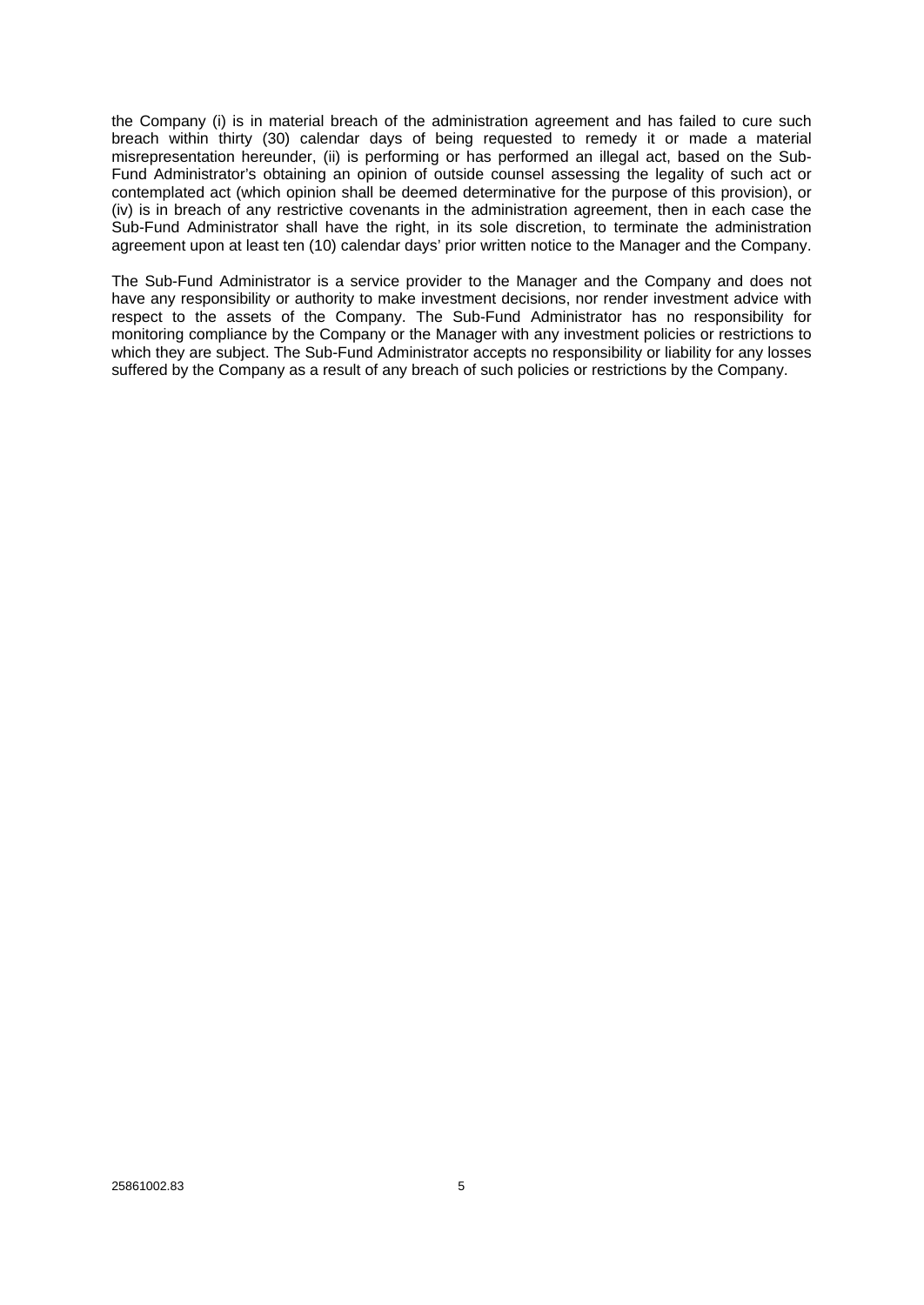#### **INVESTMENT OBJECTIVES AND POLICIES**

**Investors should note that the Sub-Fund (and Strategy) may achieve its investment objective by investing principally in financial derivative instruments as described below which may be complex and sophisticated in nature. An investment in the Sub-Fund should not constitute a substantial proportion of an investment portfolio and may not be appropriate for all investors.**

#### **Investment Objective and Policies**

#### *Investment Objective*

The investment objective of the Sub-Fund is to be exposed to the Strategy during the life of the Sub-Fund. The Strategy is based on two components, being (i) a proprietary discretionary trading strategy which has been developed by the Sub-Investment Manager (the "**Trading Strategy**") and (ii) an allocation of any excess cash to liquid assets pursuant to a process defined and implemented solely by the Investment Manager (the "**Cash Allocation Process**").

The Trading Strategy shall consist, primarily, of global equity investments in announced merger and acquisition transactions, based on analysis of the probability that the transactions will be consummated. In limited cases and under specific circumstances, positions in securities of companies not yet currently involved in such transactions but the price of which is or can be affected by anticipated acquisition or restructuring may also be taken from time to time. Please see the section '*The Strategy'* below and, in particular '*The Strategy Portfolio*' section which describes the main markets in which the Strategy may take exposure.

The Investment Manager shall retain the sole responsibility for the implementation of the investment objective and policies of the Sub-Fund, based on the Strategy Portfolio, as provided by the Sub-Investment Manager to the Investment Manager and the Cash Allocation Process as determined by the Investment Manager.

#### *Investment Policies*

The Sub-Fund will seek to achieve its investment objective by providing Shareholders with a return obtained from exposing up to 100% of the Sub-Fund's net assets to the performance of the Strategy. The Strategy is described in greater detail below.

Generally, the Sub-Fund will take an unleveraged direct exposure to the Strategy (i.e., the Sub-Fund will not expose more than 100% of its Net Asset Value to the Strategy). The Sub-Fund's exposure to the Strategy may marginally exceed 100% of its Net Asset Value on a temporary basis from time to time provided that such additional exposure will not be material. Investors should note that the Strategy itself may be leveraged as set out below under "*Risk Management"*. The Sub-Fund will be affected by the leverage inherent in the Strategy, which may increase the Sub-Fund's investment risk and volatility. As such, the Sub-Fund's volatility may be high. See *"Leverage & value-at-risk"* and "*Volatility*" under *"Investment Risks"* below.

It should be noted that the Sub-Fund may be managed by the Investment Manager independently from the Strategy, as the Strategy primarily reflects the performance of the proprietary discretionary Trading Strategy as determined by the Sub-Investment Manager.

## *The Sub-Investment Manager*

The Sub-Investment Manager has been appointed by the Investment Manager to determine the Strategy Portfolio, for the non-exclusive benefit of the Sub-Fund. The Sub-Investment Manager has discretion to determine the Strategy Portfolio which it will provide to the Investment Manager and to which the Sub-Fund will be directly or indirectly exposed.

The Investment Manager will then expose the Sub-Fund to the performance of the Strategy. In order to do so, the Investment Manager has delegated to the Sub-Investment Manager full discretionary authority to implement the Strategy Portfolio through the use of the instruments referenced under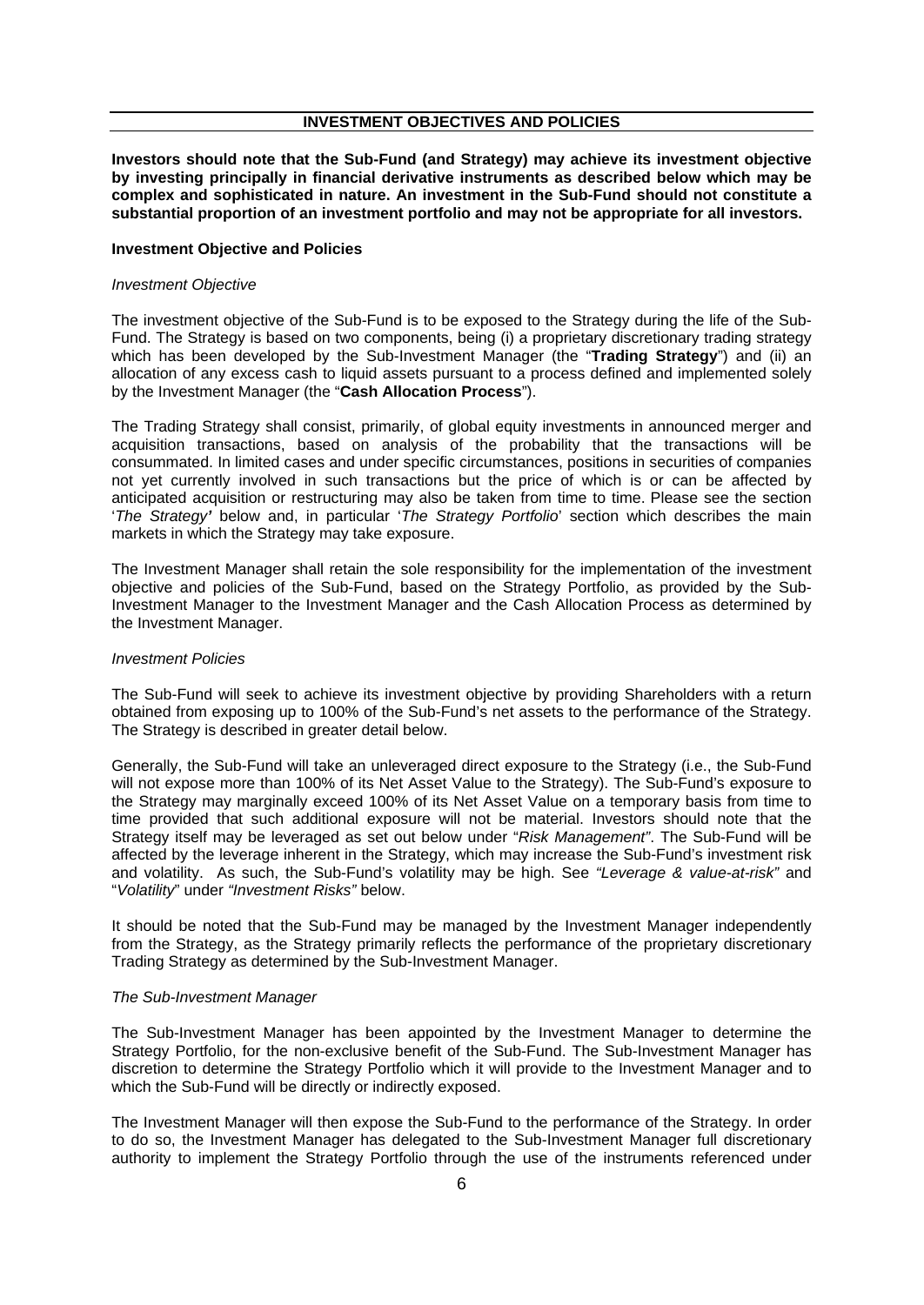"*Instruments to Implement the Investment Policies*" below, except for the total return swap transactions and the Cash Portfolio (as set out in more detail under "*Instruments to Implement the Investment Policies*" below and in "*The Strategy*" section) that will be traded directly by the Investment Manager. At the time of this Supplement, exposure to the Strategy Portfolio will be achieved without the use of such total return swap transactions. In any case, the exposure gained through the use of such total return swap transactions will not exceed 20% of the Net Asset Value of the Sub-Fund.

The Sub-Investment Manager is, subject to certain exceptions, indemnified by the Investment Manager out of the assets of the Sub-Fund in respect of liabilities suffered or incurred in connection with its services to the Investment Manager.

#### **Instruments to Implement the Investment Policies**

The Sub-Fund will seek to achieve its investment objective through the use of the financial instruments and financial derivatives instruments composing the Strategy Investment Universe as further detailed in the section of this Supplement entitled "*The Strategy*".

In relation to financial derivatives instruments, the Sub-Fund will seek to achieve its investment objective primarily through OTC FDI providing exposure to such financial instruments composing the Strategy Investment Universe such as contracts for difference (each a "CFD" i.e. a financial derivative contract intended to provide exposure to fluctuations in the value of underlying securities or other factors designated for that purpose in the contract). To a limited extent, the Sub-Fund may enter into one or more total return swap transactions (each a "**Derivative Contract**"), with one or more counterparties which may include Société Générale entities (each a "**Counterparty**" and collectively the "**Counterparties**"). Under the Derivative Contracts, the Counterparty will deliver to the Sub-Fund the performance of all or a portion of the Strategy. The Counterparty will not have any discretion over the composition of the Strategy Portfolio.

The Derivative Contracts may, at the discretion of the Investment Manager**,** be entered into on a (i) performance swap format, (ii) an un-funded swap format or on the basis of a combination of those. Irrespective of whether the Sub-Fund invests in the Derivative Contracts on a performance swap basis or un-funded swap basis as described below, the Sub-Fund will not seek to increase investor returns through the use of Derivative Contracts, but rather, the returns achieved through those will be exchanged with the Counterparties in return for the performance of the Strategy. The Investment Manager will seek to ensure that the Sub-Fund investment policy provides exposure only to the Strategy.

The Sub-Investment Manager shall have no responsibility for any Derivative Contracts traded by the Investment Manager, including any portfolio of securities or investments associated with the applicable swap format. However, the Sub-Investment Manager will provide the Investment Manager with the Strategy Portfolio, which will form part of the Strategy to which the Sub-Fund may be exposed partially or in full under the Derivative Contracts.

The counterparties to all derivative transactions (and efficient portfolio management techniques), which may or may not be related to the Manager or Depositary, will be entities with legal personality typically located in OECD jurisdictions subject to prudential supervision and belonging to categories approved by the Central Bank and will not have discretion over the assets of the Sub-Fund and will not have discretion over the assets of the Sub-Fund. A credit assessment will be undertaken with respect to each counterparty and where the counterparty is subject to a credit rating by any agency registered and supervised by ESMA, that rating shall be taken into account in the credit assessment. Where a counterparty is downgraded to A2 or below (or comparable rating) by such a credit rating agency, a new credit assessment in respect of the counterparty will be undertaken without delay.

#### (i) Performance swap format

Where the Investment Manager determines that the Sub-Fund should enter into the Derivative Contract on a performance swap basis, it will acquire a diversified portfolio of transferable securities and will make payments to the Counterparty based on the performance of this diversified portfolio,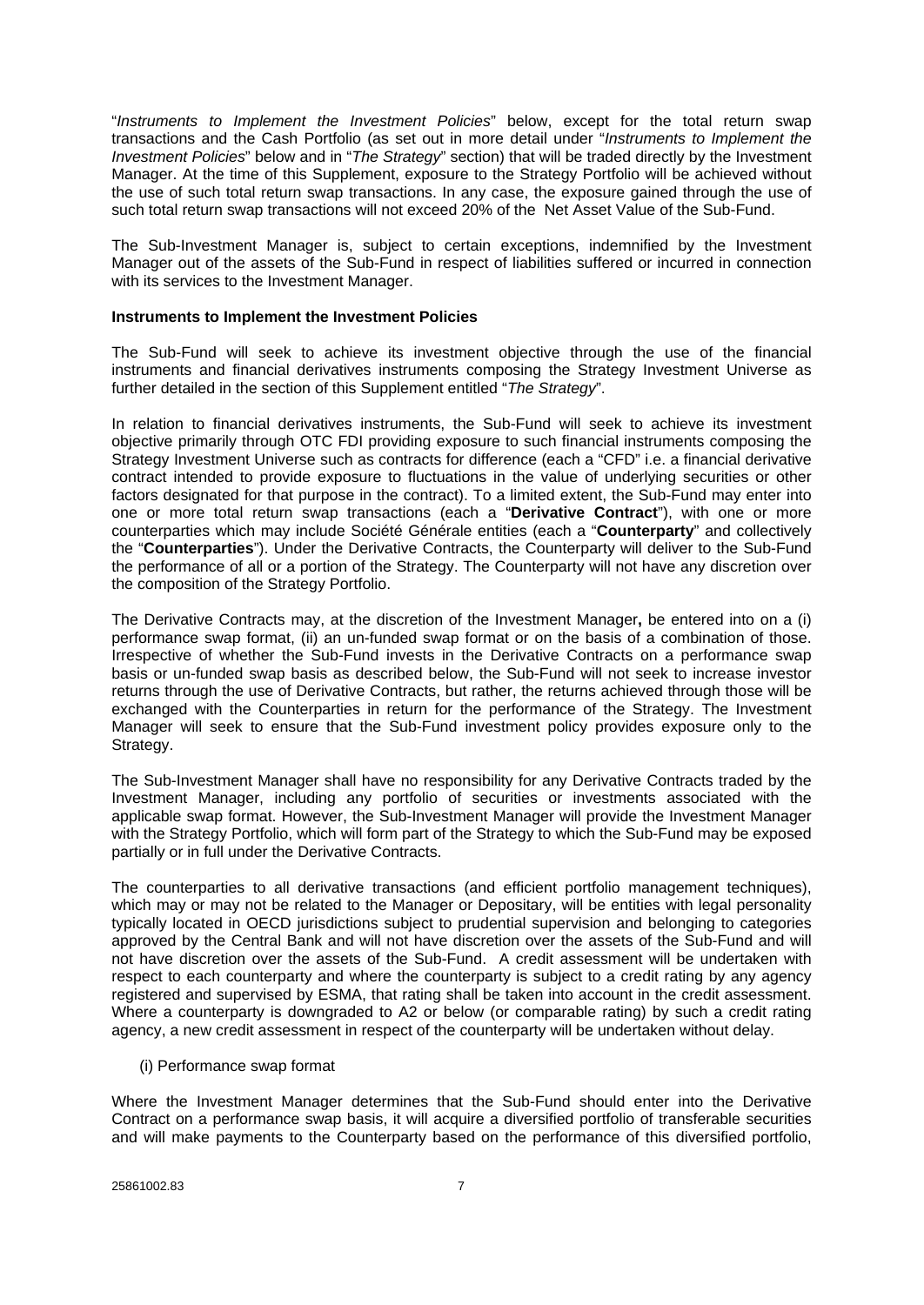while the Counterparty will make a payment to the Sub-Fund based on the performance of all or part of the Strategy, as determined by the Investment Manager.

In such case, the diversified portfolio of transferable securities will permit the Sub-Fund to address its obligations under the swap. As a consequence, the Sub-Fund will no longer be exposed directly to the economic performance of such transferable securities.

The portfolio of transferable securities will be selected by the Investment Manager based on its determination, in the light of current market conditions and taking due account of its assessment of credit quality and liquidity of such securities, of the most cost effective manner of generating the yield which is required to be paid to the counterparty. Such securities will comprise of equities and fixed or variable debt instruments such as equities of U.S., European or Asian large cap companies and corporate bonds or government bonds (including supra-nationals) from developed countries with a minimum rating of BB- and will not be inherently leveraged.

#### (ii) Unfunded swap format

Where the Investment Manager determines that the Sub-Fund should enter into the Derivative Contract on an un-funded swap basis, it will pay the relevant Counterparty a regular set payment and will receive regular payments which will be based on the performance of all or part of the Strategy, as determined by the Investment Manager. The fees paid to the relevant Counterparty do not include hidden revenue.

In such case and in order to meet its obligations under the swap, the Sub-Fund will make investments generating a regular set return on cash. Those investments may be entering into repurchase agreements for efficient portfolio management purposes or investing in high quality short term government bonds (e.g., 3 month US Treasury Bills)*.*

Some of the Sub-Fund's assets may be held on an ancillary basis in liquid financial assets managed by the Investment Manager in order to facilitate potential redemption requests. Liquid financial assets may be cash instruments, such as bank deposits (where the banks have a minimum rating of A-) or money market funds. The Sub-Fund will not invest more than 10 per cent of its Net Asset Value in such money market funds. The terms of each Derivative Contract will permit the Sub-Fund to unwind part of the Derivative Contract to meet any redemption requests in respect of the Sub-Fund received during the life of the Derivative Contract. The Sub-Fund may incur additional costs as a result of unwinding part of the relevant Derivative Contract to meet such redemption requests. Any such additional costs will be borne by the Sub-Fund.

The value of the Shares in the Sub-Fund will fall or rise depending on the movements in the Strategy and Shareholders may get back substantially less than they invested if the Strategy performs poorly. The Sub-Fund does not offer a protection of capital; however the maximum loss an investor may incur is limited to its investment in the Sub-Fund.

The Sub-Fund may employ investment techniques and instruments for efficient portfolio management as set out under "Investment Techniques" in the Prospectus. Direct and indirect operational costs and fees arising from efficient portfolio techniques may be deducted from any revenue and paid to the relevant counterparty (which may or may not be related to the Manager or Depositary). Such revenue shall otherwise be delivered to the Sub-Fund.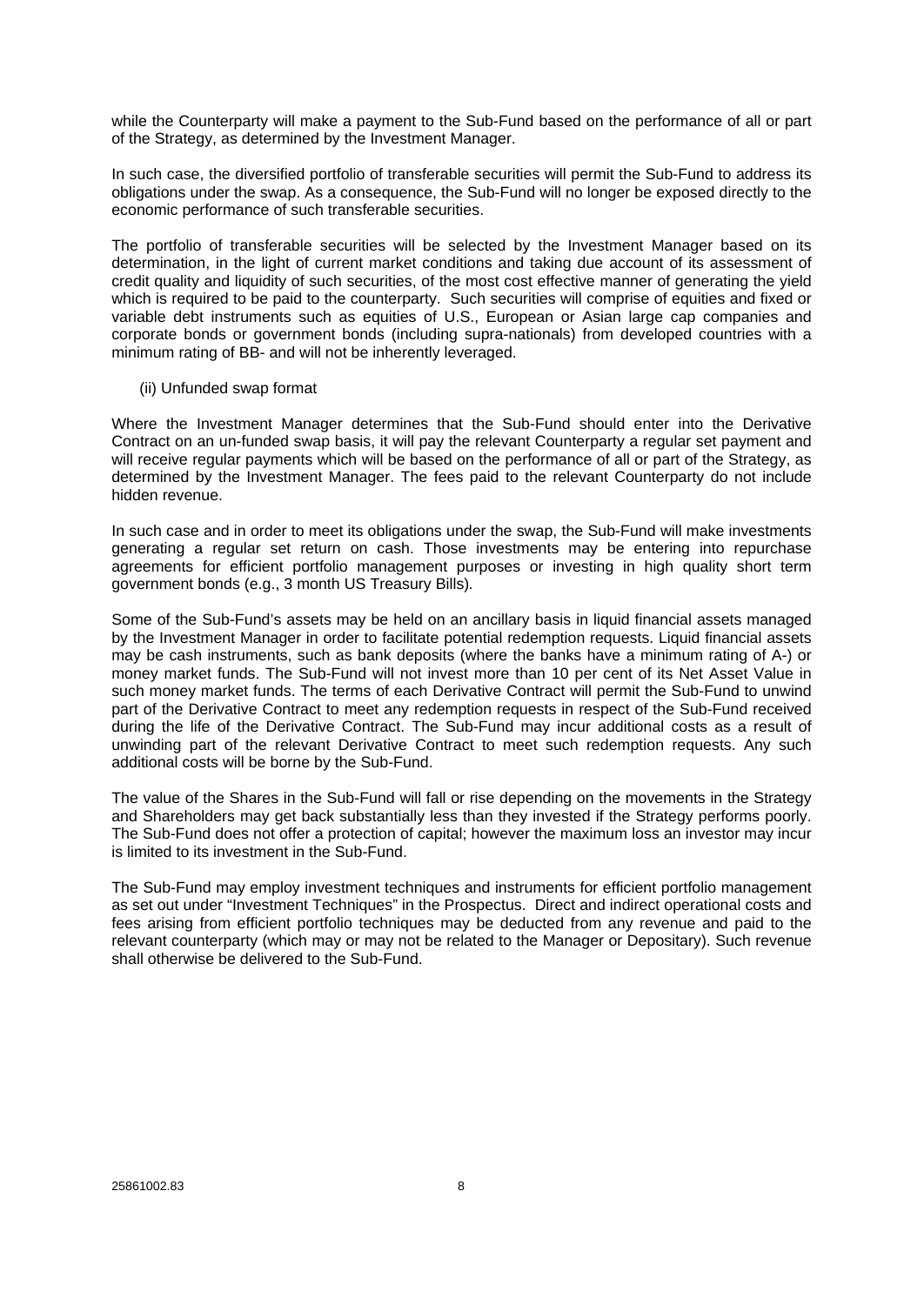#### *Exposure to securities financing transactions*

The Sub-Fund's exposure to total return swaps, repurchase agreements and stock-lending transactions is as set out below (in each case as a percentage of Net Asset Value):

|                          | <b>Expected</b> | <b>Maximum</b> |
|--------------------------|-----------------|----------------|
| Total<br>Return<br>Swaps | 100%            | 500%           |
| Repurchase<br>Agreements | 0%              | 100%           |
| <b>Stock Lending</b>     | 0%              | 100%           |

## **Investors should refer to the "***Investment Restrictions***" and "***Investment Risks***" sections of the Prospectus for information in relation to the risks associated with the use of derivative instruments.**

#### **Soft Dollars**

The Sub-Investment Manager may utilise "soft dollars" to pay only for research and brokerage products or services that it believes satisfy the definition of "research" or "brokerage" under Section 28(e) of the U.S. Exchange Act of 1934, as amended. Section 28(e) is a "safe harbor" that permits an investment manager to use commissions or "soft dollars" to obtain certain research and brokerage services in connection with the investment decision-making process. Under Section 28(e), research obtained with "soft dollar" credits generated by the Sub-Fund may be used by the Sub-Investment Manager to service accounts other than the Sub-Fund. Where a product or service provides both research and non-research assistance to the Sub-Investment Manager, a portion of the cost of the product or service, based upon a reasonable allocation between the two types of uses, may be paid for with "soft dollars." The Sub-Investment Manager will not make use of "soft dollar" services which the Sub-Investment Manager believes fall outside the Section 28(e) "safe harbor."

Research services within Section 28(e) may include, but are not limited to: research reports (including market research); certain financial newsletters and trade journals; software providing analysis of securities portfolios; corporate governance research and rating services; attendance at certain seminars and conferences; discussions with research analysts, including legal analysts and advice to the extent that the legal advice relates to a particular investment or investment strategy (*e.g.*, legal advice relating to the possibility that legal anti-trust issues could impact a proposed merger arbitrage trade or the likelihood of success of litigation by third parties against a company in which the Sub-Fund has invested); meetings with corporate executives; consultants' advice on portfolio strategy; data services (including services providing market data, company financial data and economic data); advice from brokers on order execution; and certain proxy services. Brokerage services within Section 28(e) may include, but are not limited to, services related to the execution, clearing and settlement of securities transactions and functions incidental thereto (*i.e.*, connectivity services between an investment manager and a broker-dealer and other relevant parties such as custodians); trading software operated by a broker-dealer to route orders; software that provides trade analytics and trading strategies; software used to transmit orders; clearance and settlement in connection with a trade; electronic communication of allocation instructions; routing settlement instructions; post trade matching of trade information; and services required by the SEC or a self-regulatory organisation such as comparison services, electronic confirms or trade affirmations.

Investors should refer to the section "Investment Risks" of the present Supplement for details about potential risks and conflicts of interest in relation to "soft dollars".

#### **Risk Management**

The Strategy may have an embedded leverage provided that such leverage shall not be of such amount that would cause the Sub-Fund to exceed certain market risk limits. The market risk of the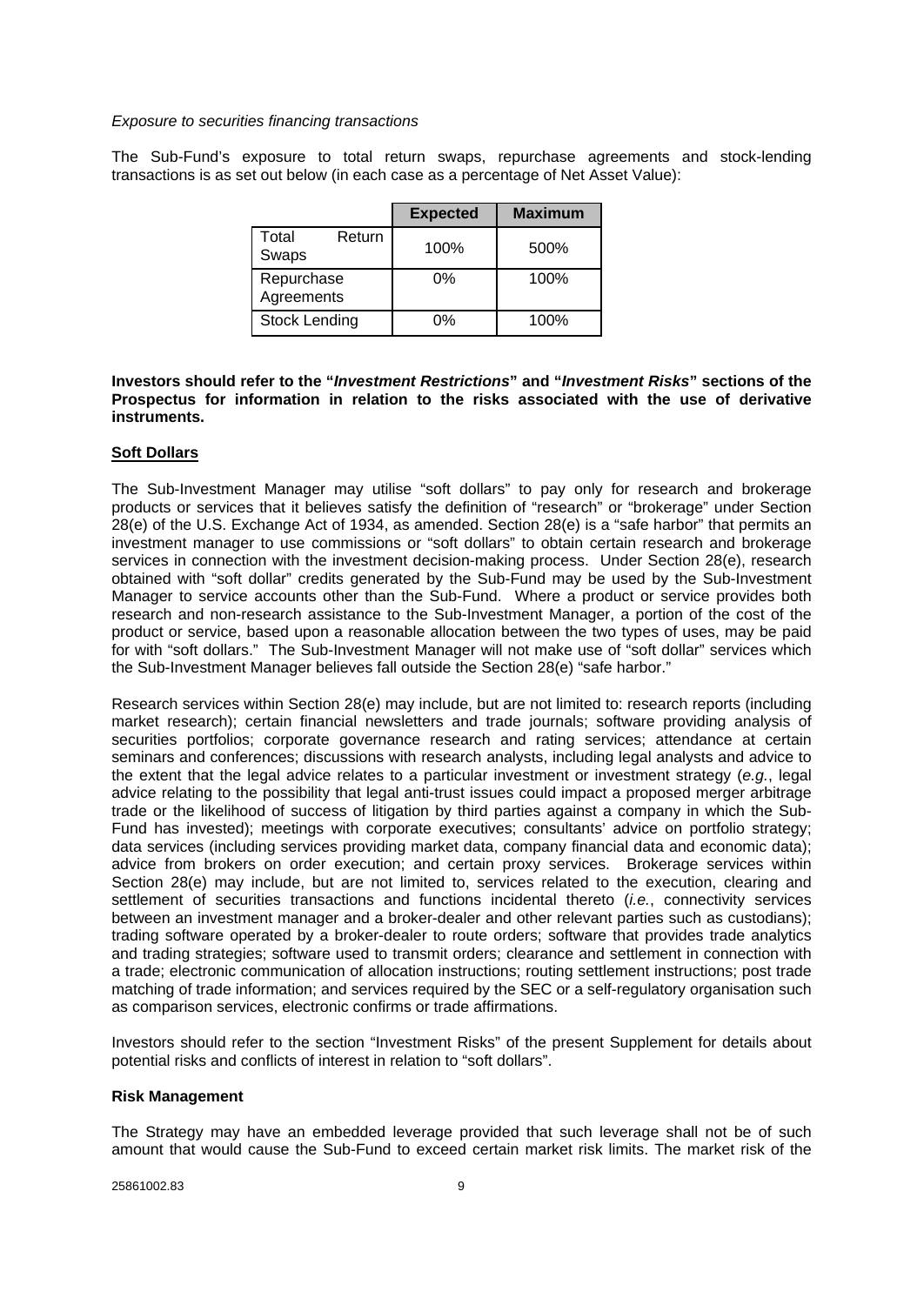Sub-Fund (incorporating the market risk of the Strategy) is measured using an advanced risk management process which aims to ensure that on any day the absolute Value-at-Risk ("VAR") of the Sub-Fund will be no greater than 20% of the Net Asset Value of the Sub-Fund, based on an investment horizon of 20 days and is calculated daily with a one-tailed 99% confidence level with an historical observation period of one year. The Manager will undertake appropriate stress testing and back-testing of its Value-at-Risk model in accordance with its risk management process. This process is described in detail in the statement of risk management procedures of the Company.

Based on historical data, the level of the notional leverage of the Sub-Fund (incorporating the leverage of the Strategy) is not expected to exceed approximately 300% of the Net Asset Value of the Sub-Fund.

In order to ensure that the Sub-Fund does not breach the requirements of the UCITS Regulations regarding counterparty risk exposure, the Company may require that Counterparties collateralise their exposure to the Sub-Fund, so that the collateral held by the Depositary on behalf of the Sub-Fund mitigates the counterparty risk. In accordance with the requirements of the Central Bank, the Counterparties will be required to transfer the collateral to the Sub-Fund and the collateral will be held in a segregated account by the Depositary or its delegate. The collateral will be marked to market daily and, in the event of a default by a Counterparty, the Sub-Fund will have access to the relevant collateral without recourse to such Counterparty. The collateral will be held at the risk of the Counterparty. The Company will monitor the collateral to ensure that the collateral falls, at all times, within the categories permitted by the Central Bank and will be diversified in accordance with the requirements of the Central Bank. Investors should note that there may be a cost attached to the collateralisation of a Counterparty's exposure to a Sub-Fund which may vary according to market conditions and that this cost will be borne by the Sub-Fund.

Please see *"Leverage & value-at-risk"* below under *"Investment Risks"*.

## **Profile of a Typical Investor**

Investment in the Sub-Fund may be suitable for sophisticated investors seeking significant returns through financial derivative instruments in the medium to long term. Investment in the Sub-Fund involves a high degree of risk for typically high rewards; however, it is possible to suffer sudden, severe and even complete capital loss. The value of an investment may change substantially and have large daily downside variation.

U.S. Persons may not invest in the Sub-Fund.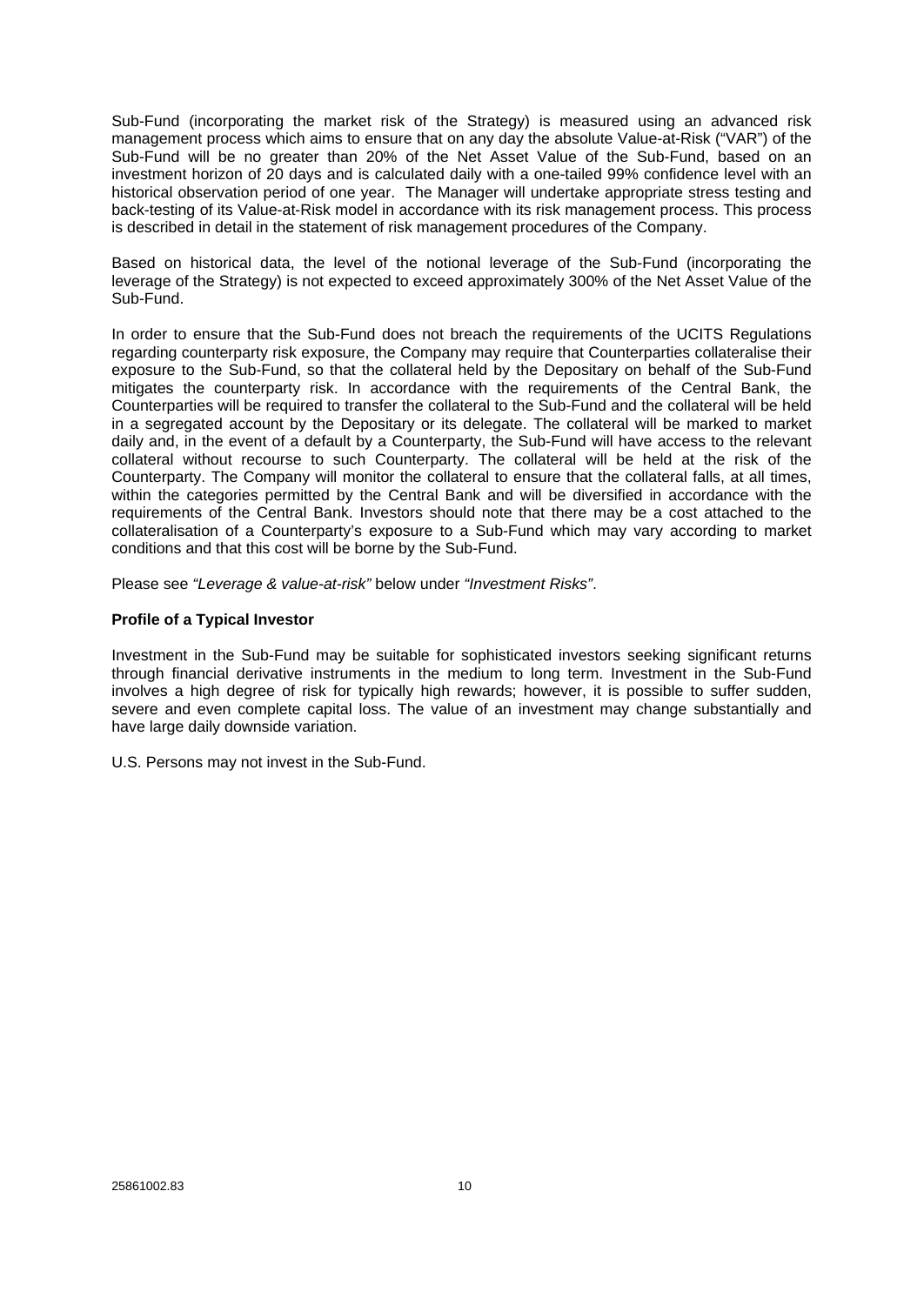The Strategy consists of two investable portfolios details of which are set out below:

- the Strategy Portfolio, that reflects a strategy developed by the Sub-Investment Manager (the "Trading Strategy"), and described below under "The *Trading Strategy*", and;
- the Cash Portfolio, which is a portfolio of investments that reflects the result of applying an allocation process implemented by the Investment Manager (the "Cash Allocation Process").

The Trading Strategy shall consist, primarily, of global equity investments in announced merger and acquisition transactions, based on analysis of the probability that the transactions will be consummated. From time to time, positions in securities of companies not yet currently involved in such transactions but the price of which is or can be affected by anticipated acquisition or restructuring may also be taken. The Trading Strategy is derived from a proprietary discretionary trading strategy owned and operated by TIG Advisors, LLC, a limited liability company organised under the laws of the state of Delaware, USA, with its registered office situated, at the date hereof, at 520 Madison Avenue, 26th floor, New York, NY 10022, USA. TIG Advisors, LLC will act as Sub-Investment Manager to the Investment Manager.

The Trading Strategy will be implemented accross the investment universe, as set out under 'The Strategy Portfolio' below.

The Strategy Portfolio and the Cash Portfolio are here below described as synthetic baskets of investments. As such, any reference to investments made or positions taken in respect of the Strategy may be a reference to notional investments and positions not constituting actual investments; for the actual investments of the Sub-Fund please refer to the section "Investment Objectives and Policies" above. The weight of the Strategy Portfolio in the Strategy is assessed at least weekly. Such evaluation of the weight of the Strategy Portfolio aims at maximising the return of an investment in the Strategy. The weight of the Cash Portfolio is equal to the residual cash amount available after implementing the Strategy Portfolio. It is to be noted that such residual cash might be marginal.

## **No assurance can be given that the Strategy will be successful or that the Strategy will outperform any alternative basket or strategy that might be constructed from the components of the Strategy.**

## **Strategy Investment Universe**

#### The Cash Portfolio:

The Cash Portfolio is determined by the Investment Manager pursuant to the Cash Allocation Process and its constituents are US Government debt securities and deposits with high grade European and/or US banks in which cash is placed either directly or through brokers and is managed by the Investment Manager.

#### The Strategy Portfolio:

The Strategy Portfolio is determined by the Sub-Investment Manager for the non-exclusive benefit of the Sub-Fund, pursuant to the Trading Strategy and is a portfolio of financial instruments set out in more detail below*.*

The following policies shall be applicable to the Strategy Portfolio (subject to the restrictions outlined further):

(i) The Sub-Investment Manager will implement the Trading Strategy through investments conducted and positions taken, with respect to the Strategy Portfolio, primarily, but not exclusively, among the following securities, financial instruments and contracts: debt (including fixed, floating, government and corporate, provided that no investments shall be made (1) in unrated bonds, (2) in bonds with a Standard & Poor's rating below B-, and (3) in asset backed securities) and equity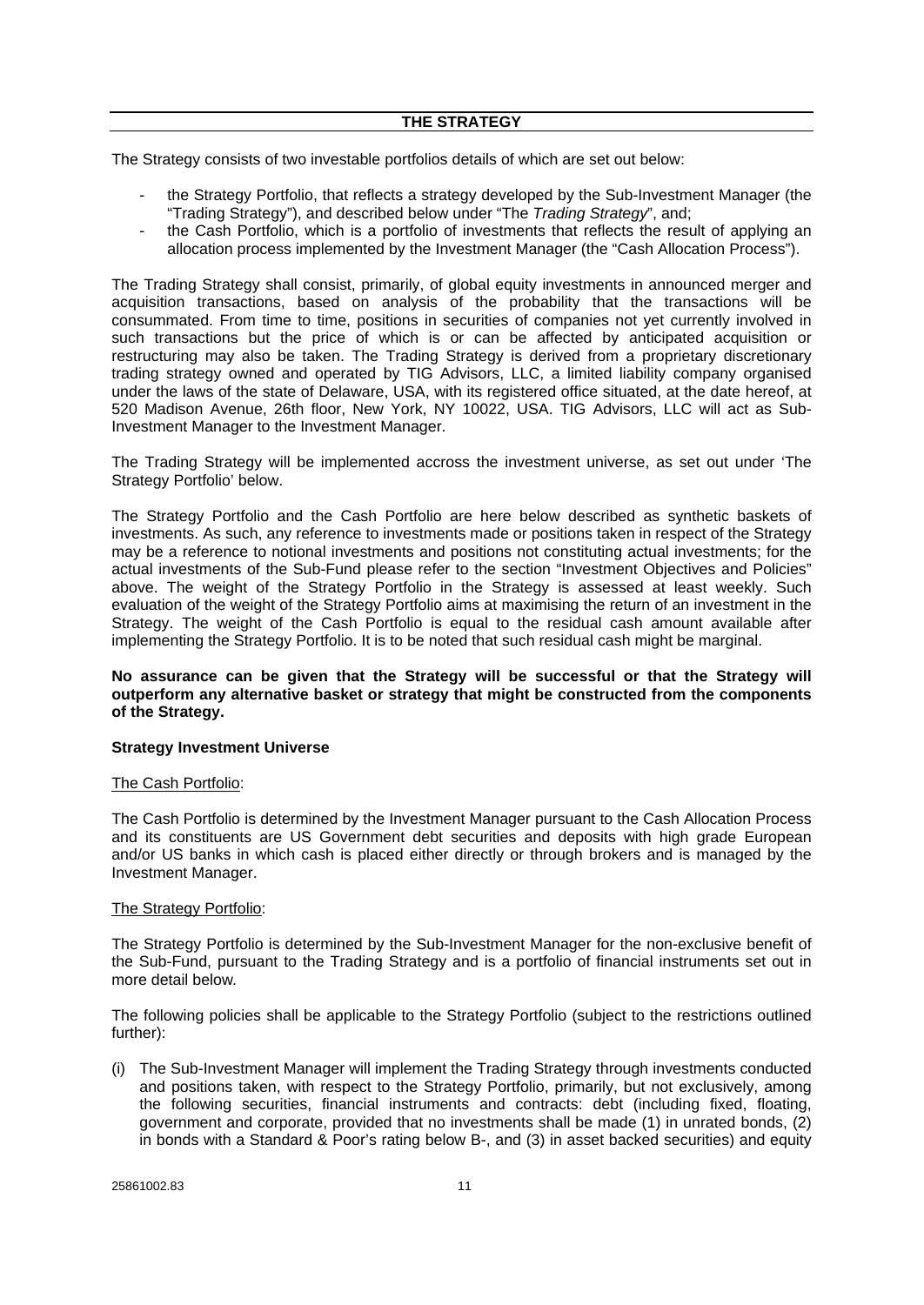securities (from any sector), derivative contracts traded on securities exchanges (such as, but not limited to, swaps, options, futures and forwards).

- (ii) From time to time, the Trading Strategy may get exposure to (a) listed or unlisted equity or debt securities (both sovereign and corporate which may or may not be of investment grade and warrants provided that no investments shall be made (1) in unrated bonds, (2) in bonds with a Standard & Poor's rating below B-, and (3) in asset backed securities), (b) financial futures, (c) options to buy or sell securities, (d) options on share indices, and options on share index futures, (e) Exchange-Traded Funds ("ETFs") and (f) forward and Over The Counter ("OTC") contracts (all together, the "Financial Instruments").
- (iii) The securities, financial instruments, or contracts designated above in sub-section (i) will principally be issued by or guaranteed by entities situated in or traded on markets situated in the United Kingdom, France, Germany, Austria, Holland, Luxembourg, Belgium, Italy, Portugal, Spain, Greece, Denmark, Sweden, Norway, Finland, Ireland, Switzerland, Israel, Australia, Canada and the United States and by entities situated in emerging markets countries. The Strategy Portfolio may acquire ADR equity securities.
- (iv) The securities designated above in sub-section (i) and (ii) shall be settled principally on a delivery versus payment basis and through (a) any United States recognized clearing institution such as, but not limited to the Depositary Trust Company and/or (b) Euroclear / Clearstream or, subject to the prior written consent of the Investment Manager, any other internationally recognized clearing institutions.

As the trading of some Financial Instruments could be subject to certain restrictions imposed by regulatory and/or market and/or supervision authorities (with respect to, in particular but without limitation: minimum trading amounts, positions limits, circuit breakers and short sales restrictions), the Strategy Portfolio seeks to reflect the allocation that could be effectively traded on the market using a cash amount equal to the Strategy Portfolio's notional level and taking into account any currently applicable regulatory and market restrictions such as those described above. As a consequence, there may be differences between the theoretical allocation provided under the Sub-Investment Manager's Trading Strategy and the actual Trading Strategy as effectively deployed for the purpose of the Trading Strategy. For instance, if the weight of a given security in the theoretical allocation is 5.5%, the actual weight implemented for the purpose of the Sub-Fund could be 5.0% in order to comply with the UCITS Regulations due to the limit applicable to the issuer of the security.

As defined in the German Investment Funds Tax Act (InvStG-E) ("**GITA**"), the Sub-Fund is a mutual fund and is designed to meet the criteria of a "mixed fund". As such, the Sub-Fund will hold a basket of financial securities eligible for the equity ratio within the meaning of GITA which will represent at least 25% of its net assets, under normal market conditions. The basket may be adjusted, on a daily basis if necessary, in order to comply with this ratio.

## **The Trading Strategy**

The Strategy Portfolio which reflects the Trading Strategy (ie, allocation process developed by the Sub-Investment Manager) invests primarily in securities of issuers (and/or in other financial instruments linked to such securities) that are or may become subject to a tender offer, merger, liquidation, recapitalization, spin-off, proxy contest, exchange offer, leveraged buyout, bankruptcy or other forms of restructuring (together hereinafter referred to as "Corporate Events"). The selection of such securities is based on research and securities analysis, with a focus on:

- wide spread deals (ie, deals with a higher perception of risk concerning closing and the time expected until completion);
- US issuers;
- global equity investments in announced merger and acquisition transactions.

Where the Sub-Investment Manager determines it is appropriate in its sole discretion in the light of the Trading Strategy as a whole, positions in securities of companies not yet currently involved in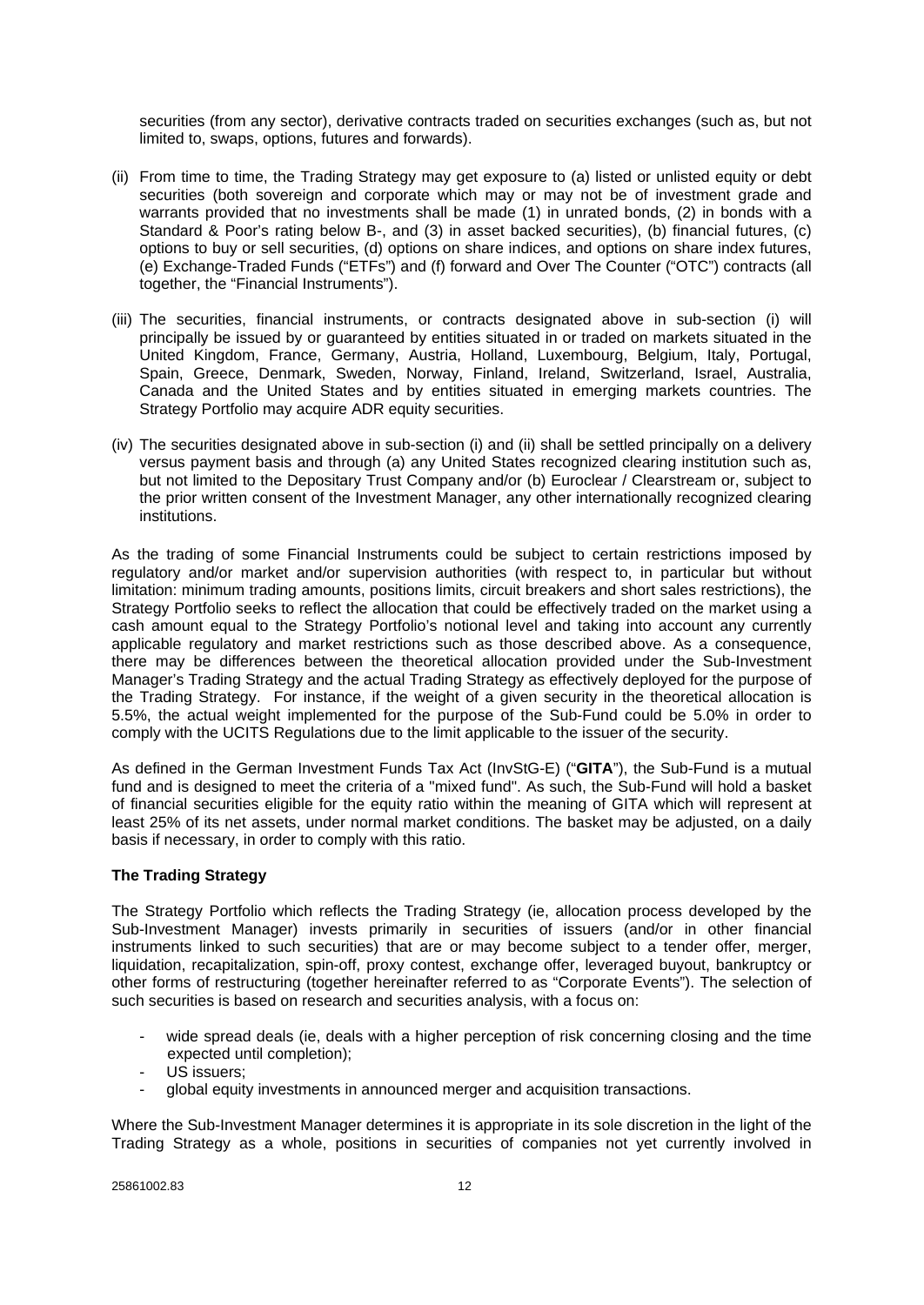announced merger and acquisition transactions but the price of which is or can be affected by anticipated acquisition or restructuring may also be taken from time to time.

Corporate arbitrage involves trading in securities of companies which are in the process of, or may be subject to, some form of acquisition or restructuring in the expectation that a profit can be made in a relatively predictable span of time in connection with the events related to the acquisition or restructuring. Corporate Events can give rise to superior investment opportunities because capital markets may frequently be inefficient and the current market price of the security may not reflect the value (appropriately discounted to take into account time and uncertainty) of the cash or securities to be received if the anticipated restructuring is consummated. The Strategy Portfolio seeks to derive its profit by realizing the price differential between the cost of purchasing securities in the Strategy Portfolio and the value ultimately received upon their disposition.

In addition, in transactions involving the exchange of securities, in order to hedge against the risk of market fluctuations in the securities to be received, the Strategy Portfolio may sell short securities of the acquiring company or may buy put options or sell call options on such securities. The Strategy Portfolio may also hedge risks of volatility of securities markets by purchasing or selling interest rate futures or contracts on a share index.

The "long" positions of the Strategy Portfolio are expected to be within a range of 50% to 250% of the net assets of the Strategy Portfolio and the "short" positions are expected to be within a range of 0% to 250% of the net assets of the Strategy Portfolio.

## **The Cash Allocation Process:**

The total notional amount allocated to the Cash Portfolio is equal to the residual cash amount available after implementing the Strategy Portfolio. It is to be noted that such residual cash might be marginal.

The Cash Portfolio is determined by the Investment Manager taking into consideration the price, liquidity and maturity of the underlying instruments of the Cash Portfolio.

The Cash Portfolio allocation process is implemented solely by the Investment Manager and therefore the Sub-Investment Manager has no responsibility for providing any advice in relation with the Cash Portfolio.

#### **Leverage Specifications**

The restrictions below are designed by reference to value of the Strategy. As the Sub-Fund will be exposed to the Strategy through derivative instruments and/or direct investments with a targeted exposure of 100% of its assets, any limitation by reference to the Strategy is described as limitations by reference to the Net Asset Value of the Sub-Fund. In addition to the Investment Restrictions contained in the Prospectus of the Company and in accordance with the UCITS Regulations, the Strategy is subject to the following rules:

## VAR Approach

The Strategy is not expected to be materially leveraged, although it may be through the selected exposure to put/call and long/short strategies and margin loans from time to time, and may incur modest leverage.

VAR limit: the market risk of the Strategy is measured using an advanced risk management process which aims to ensure that on any day the absolute Value-at-Risk of the Sub-Fund will be no greater than 20% of the Net Asset Value of the Sub-Fund, based on an investment horizon of 20 days and is calculated daily with a one-tailed 99% confidence level with an historical observation period of one year.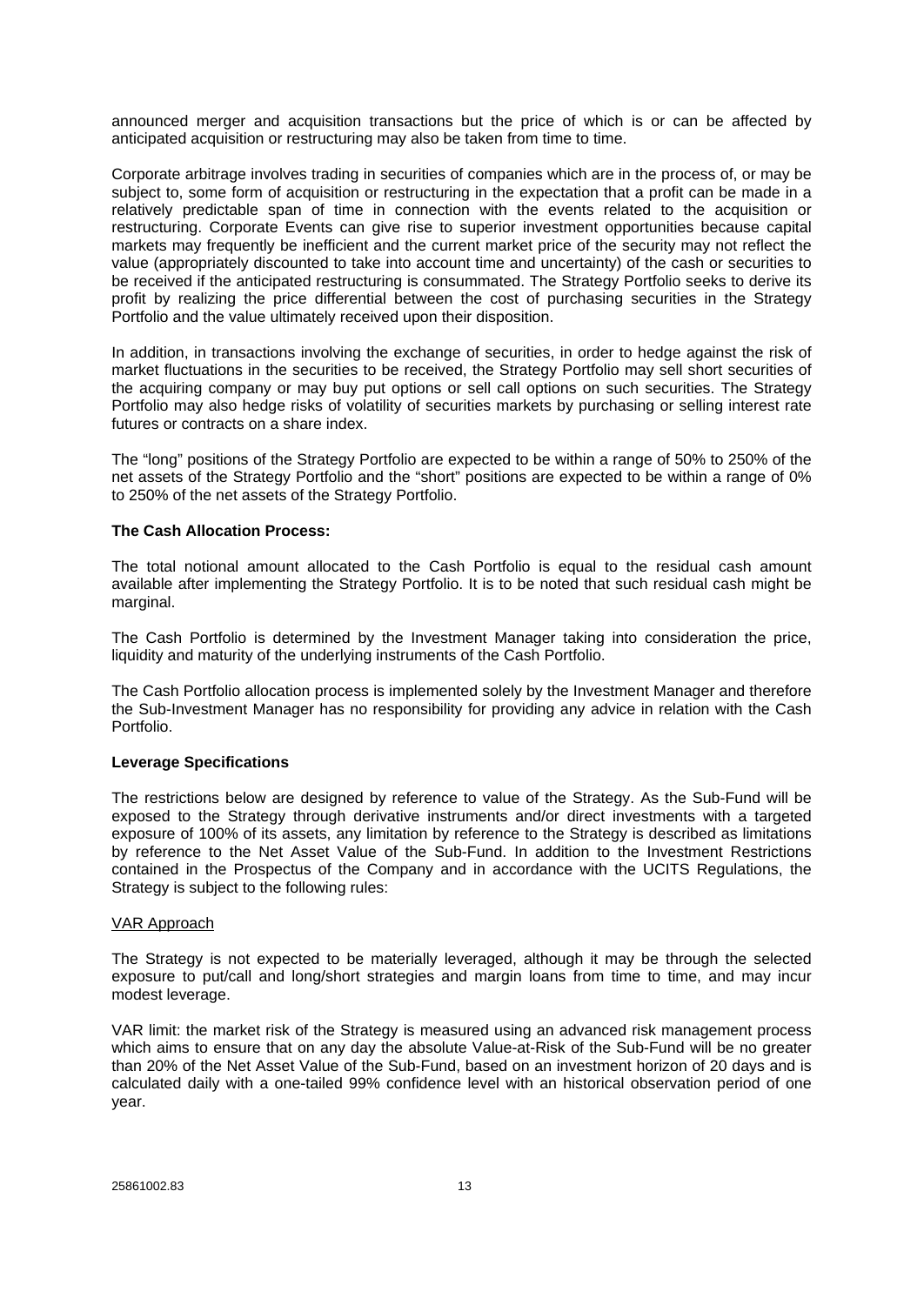Notional leverage: Based on historical data, the median level of the notional leverage is not expected to exceed 300% of the Net Asset Value.

Changes in the market value of underlying instruments may cause the Strategy to temporarily not comply with the above mentioned diversification rules in which case the Investment Manager and the Sub-Investment Manager under the Investment Manager's instructions will seek to remedy such non compliance as soon as reasonably practicable, taking into account the best interests of Shareholders.

## **Strategy Fees and Costs**

Please see "Fees and Expenses" below for details of the fees and costs applicable to the Strategy.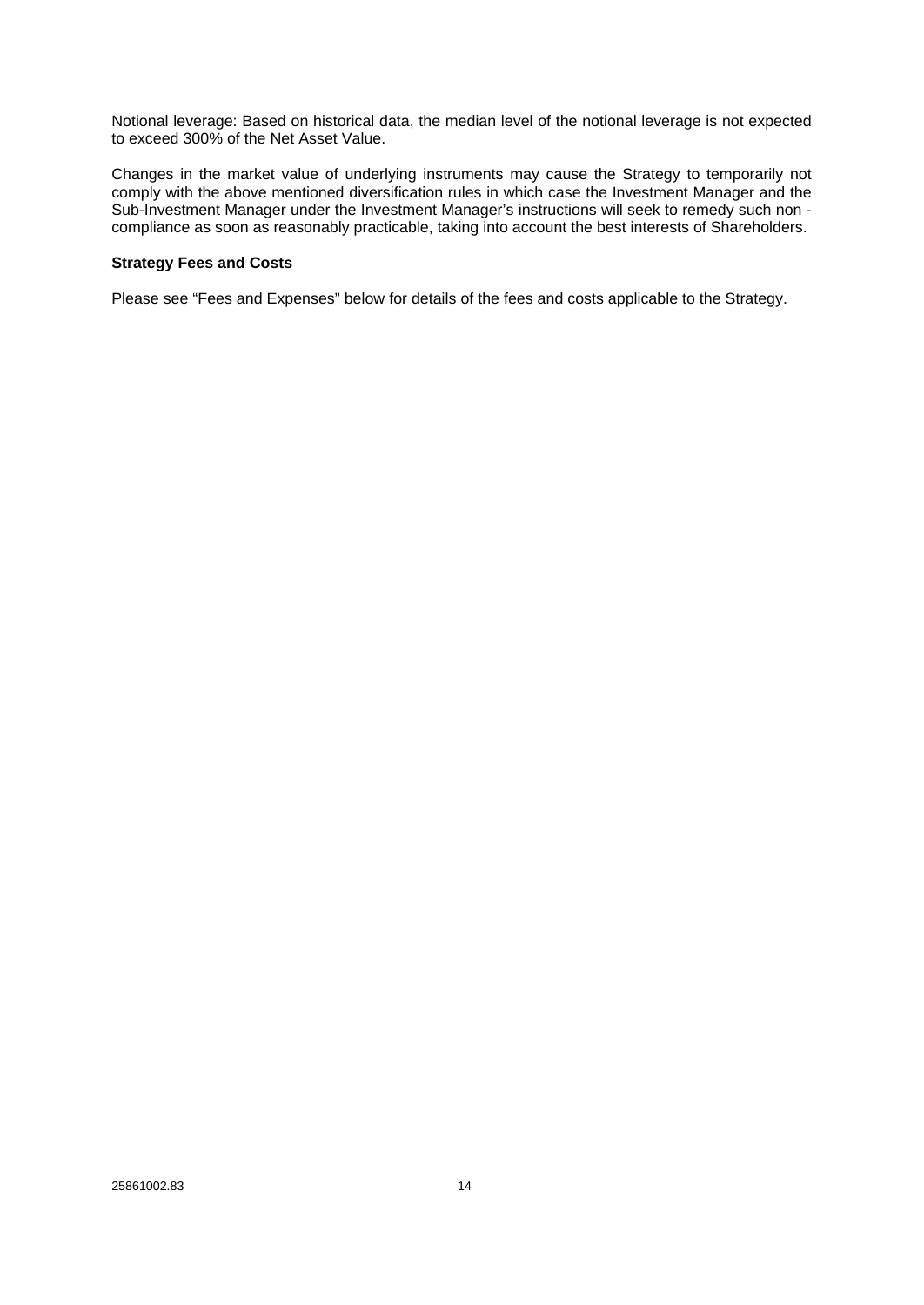#### **INVESTMENT RISKS**

Investment in the Sub-Fund carries with it a degree of risk including the risks described in the "*Investment Risks*" section in the Prospectus and the specific risk factors set out below. These investment risks are not purported to be exhaustive and potential investors should review the Prospectus and this Supplement carefully and consult with their professional advisors before making an application for Shares. Investment in the Sub-Fund is not suitable for investors who cannot afford to lose all or a significant part of their investment.

An investor should consider his/her personal tolerance for the daily fluctuations of the market before investing in the Sub-Fund.

In accordance with the Investment Objective and Policies of the Sub-Fund, the Sub-Fund will be impacted directly or indirectly by the risks of the Trading Strategy.

#### **GENERAL AND STRATEGY RISKS**

#### **Risk of Losses**

The price of Shares can go up as well as down and investors may not realise their initial investment.

The investments and the positions held by the Sub-Fund are subject to (i) fluctuations in the Strategy (ii) market fluctuations, (iii) reliability of counterparties and (iv) operational efficiency in the actual implementation of the investment policy adopted by the Sub-Fund in order to realise such investments or take such positions. Consequently, the investments of the Sub-Fund are subject to, inter alia, the risk of declines in the Strategy (which may be abrupt and severe), market risks, credit exposure risks and operational risks.

At any time, the occurrence of any such risks is likely to generate a significant depreciation in the value of the Shares. Due to the risks embedded in the investment objective adopted by the Sub-Fund, the value of the Shares may decrease substantially and even fall to zero, at any time.

## **Leverage & Value-at-risk**

Under certain market conditions, the Strategy, and therefore the Sub-Fund, may have a relatively high gross leverage provided that the risk related to such gross leverage, measured by the Value-at-Risk of the Strategy does not exceed its predetermined limits.

The use of leverage creates special risks and may significantly increase the Sub-Fund's investment risk. Leverage creates an opportunity for greater yield and total return but, at the same time, will increase the exposure of the Sub-Fund to capital risk.

In addition, the leverage of the Strategy, and therefore the Sub-Fund, is controlled using an advanced risk management process based on a Value-at-Risk indicator as set out in more detail under "*Risk Management*" above. The risk management process by which the Sub-Fund measures its market risk is based on historical data and various assumptions and as such do not provide a guarantee that the risk of the Sub-Fund will be limited or controlled as intended. Accordingly, in exceptional circumstances where there is substantial leverage inherent in the Strategy, such leverage may result in significant losses to the Sub-Fund and to Shareholders in the event that the risk management process of the Sub-Fund fail to adequately capture all risks to which the Sub-Fund is subject.

## **Achievement of Sub-Fund's Investment Objective**

No assurance can be given that the Strategy will achieve its objectives. There can be no assurance that the Investment Manager and/or the Sub-Investment Manager will be able to allocate the Strategy's exposures in a manner that is profitable to the Strategy.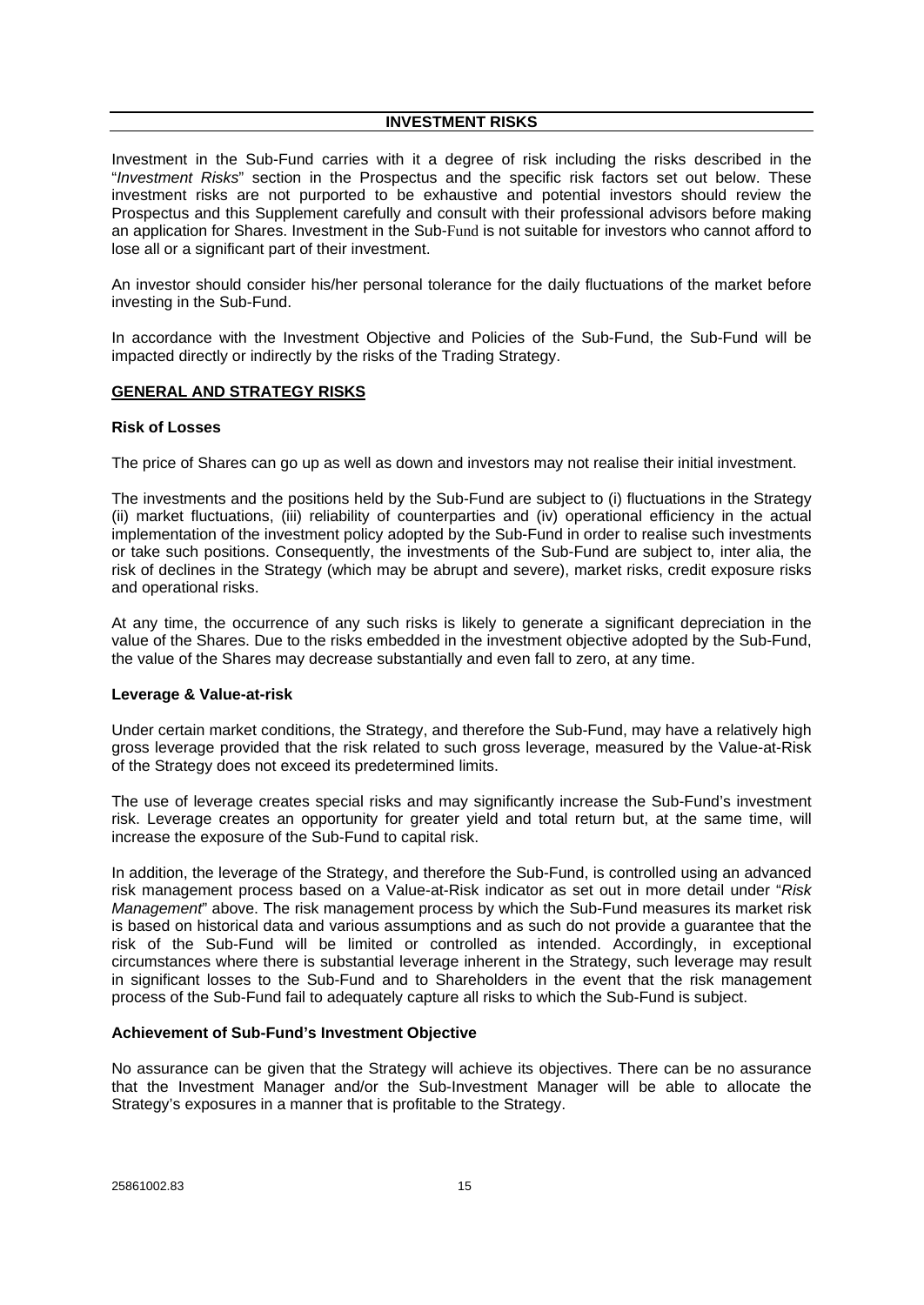#### **No assurance can be given that the investment strategy on which the Strategy is based will be successful or that the Strategy will outperform any alternative strategy that might be employed in respect of the investment universe.**

In addition, the performance of the Net Asset Value of any given Class may deviate from the performance of the Strategy due to various factors, such as but not limited to the effects of foreign exchange transactions that may be entered into for the account of the relevant Class, the liquidity of the Financial Instruments of the Strategy, the holding of cash in the relevant Class and the amount of fees taken out of the relevant Class.

## **Discretion**

The Investment Manager and the Sub-Investment Manager have discretion in making certain determinations and calculations. The exercise of such discretion in the making of calculations and determinations may adversely affect the performance of the Strategy. Without limitation to the generality of the foregoing, the Investment Manager or any independent agent appointed by the Investment Manager for the valuation of the Strategy have discretion in relation to the calculation of the Strategy.

#### **Exposure to the Strategy**

Investors should be aware that the performance of Sub-Fund is impacted by the potential risks of the Strategy.

The performance of the Strategy is dependent on the performance of its Financial Instruments. As a consequence, investors in financial products the return on which is linked to the Strategy should appreciate that their investment is exposed to the price performance and credit performance of the Financial Instruments.

In addition, if the Sub-Fund is exposed to the Strategy via derivative instruments and as the Strategy so used aims at reflecting the performances of an investable portfolio, the Sub-Fund will therefore embed the specific risks and costs of such investable portfolio including but not limited to the specific credit and settlement risks and costs linked to the use of a prime broker. These indirect credit and settlement risks can have materially adverse impact on the performance of the Sub-Fund.

## **Illiquidity**

The attention of potential investors in products which performances are linked to the Strategy is drawn to the fact that there might be cases of suspension or interruption of the calculation of the components of the Strategy thus leading to an illiquidity of their investment.

A significant difference may be observed between the valuation of the components of the Strategy published immediately before such a disruption and their level published immediately after such disruption has ceased.

#### **Risk of Swap transactions**

When the Sub-Fund enters into swap transactions, it is subject to potential counterparty and issuer risk. In the event of the insolvency or default of the counterparty or issuer, the Sub-Fund could suffer a loss.

As the Sub-Fund is exposed to the Strategy throughout one or several swap transactions, market disruption events or settlement disruption events determined with regard to the swap transaction may adversely impact the performance of the Sub-Fund. In addition, the Company may be exposed to the insolvency of the custodians and/or sub-custodians with which the underlying financial instruments of the swaps are held. In such circumstances, the Manager will ensure that such custodians and/or subcustodians meet the UCITS requirements for the safe keeping and custody of the related financial instruments.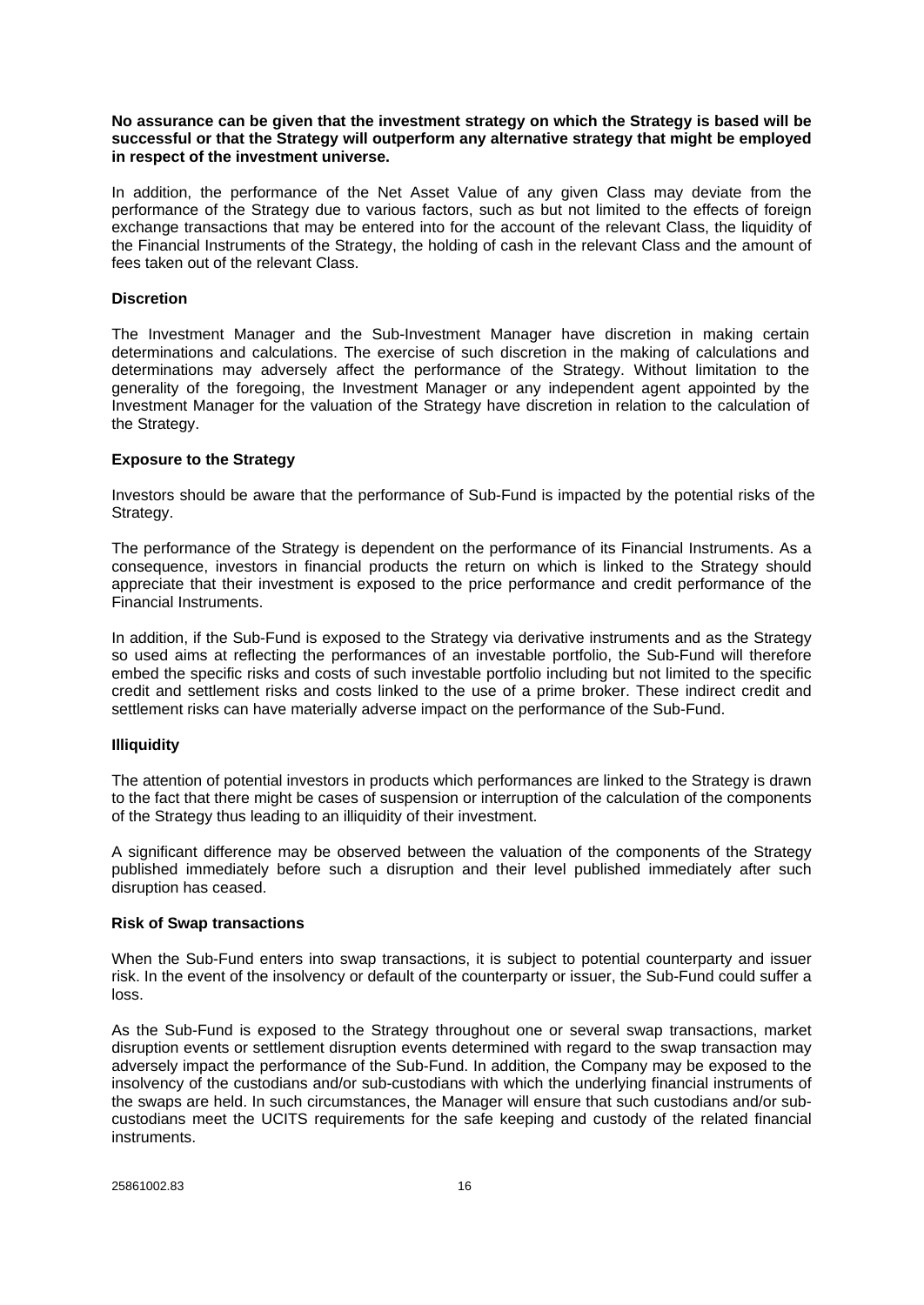If a default were to occur in relation to the swap counterparty, the Sub-Fund will have contractual remedies pursuant to the relevant OTC swap transaction. In particular the OTC swap transaction provides that a termination amount will be determined and such amount may be payable by the swap counterparty to the Sub-Fund or by the Sub-Fund to the swap counterparty, as the case may be. However, such remedies may be subject to bankruptcy and insolvency laws which could affect a Sub-Fund's rights as a creditor. For example, a Sub-Fund may not receive the net amount of payments that it contractually is entitled to receive on termination of the OTC swap transaction where the swap counterparty is insolvent or otherwise unable to pay the termination amount.

In addition, a Sub-Fund may enter into swap transactions under which it grants a security interest in favour of the swap counterparty over all of its right, title, benefit and interest (but not obligations) in a portion (or all) of the assets of the Sub-Fund held with the Depositary from time to time. In the event of a default by the Sub-Fund on its obligations under such swap transactions (for example, where it has insufficient cash or liquid assets to meet its payment obligations under such swap transaction), the swap counterparty will be entitled to enforce its security interest over the relevant portion of the assets of the Sub-Fund (which may be all of the assets of the Sub-Fund) and to take possession of, dispose of or set-off such assets against amounts owed to it by the Sub-Fund.

## **Financial Derivative Instrument Risks**

Investors should familiarize themselves with the risks associated with investments that are linked to a strategy through OTC FDI including but not limited to the discretion of the Sub-Investment Manager of such strategy to modify its features or characteristics from time to time.

## **Trading in the components of the Strategy by the Investment Manager and any of its affiliates may affect the performance of the Strategy.**

The Investment Manager and any of its affiliates will, from time to time, actively trade in some or all of the components of the Strategy on a spot and forward basis and other contracts and products in or related to the components of the Strategy both for their proprietary accounts and for the accounts of clients. Also, the Investment Manager or its affiliates may issue or their affiliates may underwrite other financial instruments with returns linked to the prices of the components of the Strategy. These trading and underwriting activities could affect the prices of the components of the Strategy in the market and therefore could affect the Strategy in a manner that could reduce the performance of the Sub-Fund.

## **Responsibility**

Neither the Investment Manager, the Sub-Investment Manager nor any of their affiliates or subsidiaries or any of their respective directors, officers, employees, representatives, delegates or agents (each a "Relevant Person") shall have any responsibility to any person (whether as a result of negligence or otherwise) for any determinations made or anything done (or omitted to be determined or done) in respect of the Strategy and any use to which any person may put the Strategy. All determinations of the Investment Manager and/or the Sub-Investment Manager in respect of the Strategy shall be final, conclusive and binding and no person shall be entitled to make any claim against any of the Relevant Persons in respect thereof. Once a determination or calculation is made or action taken by the Investment Manager and/or the Sub-Investment Manager in respect of the Strategy, neither the Investment Manager and/or the Sub-Investment Manager or any other Relevant Person shall be under any obligation to revise any determination or calculation made or action taken for any reason.

## **The Sub-Investment Manager**

The Trading Strategy is derived from a proprietary discretionary trading strategy owned and operated by the Sub-Investment Manager, which it utilizes on behalf of its other funds and accounts. However, such other funds and accounts are not subject to the regulations to which the Sub-Fund will be subject and, accordingly, the Strategy Portfolio will differ materially from the investment portfolios of such other funds and accounts. The employees of the Sub-Investment Manager will devote varying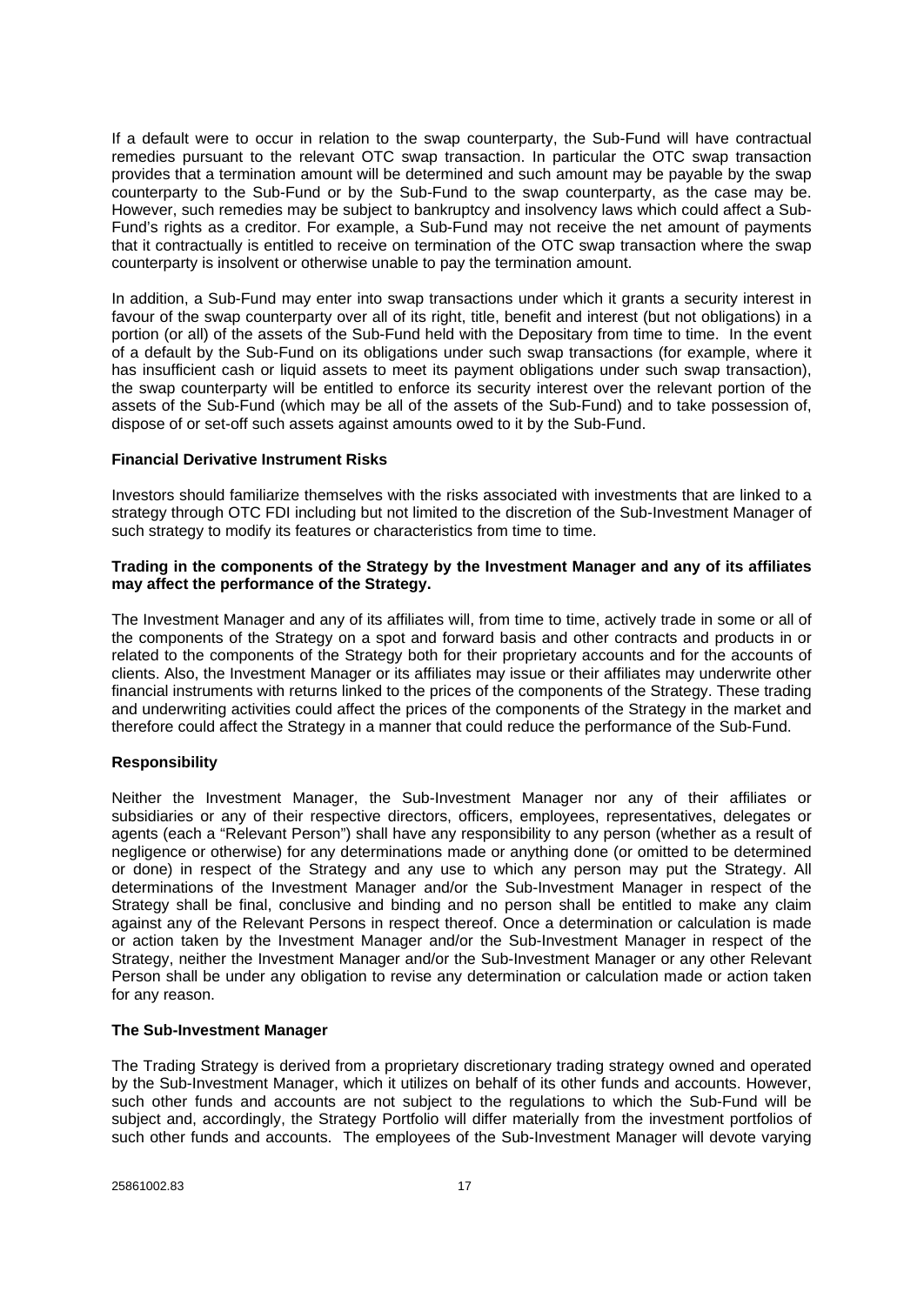portions of their business time and attention to the affairs of the Sub-Investment Manager's funds and accounts (as well as to the Strategy Portfolio). Neither the Sub-Investment Manager nor any of its principals or employees is required to devote full time to managing any fund or account. Further, if either of the key individuals who are principally responsible for the Strategy Portfolio's investment activities are not available to the Sub-Investment Manager, the performance of the Trading Strategy could be adversely affected.

## **Fees and Expenses**

Whether the Sub-Fund's performance is positive or not, the Sub-Fund is required to accrue fees and expenses. These expenses and fees will affect the performance of Sub-Fund. Investors should refer to the section "Fees and Expenses" in the Prospectus for details of the fees and expenses applicable to the Company and also the Sub-Fund.

#### **Class Performance Fee**

The payment of such Class Performance Fee may create an incentive on the Sub-Investment Manager and the Manager to select riskier or more speculative trades than would be the case in the absence of such a fee arrangement. The Class Performance Fee may include a high water mark mechanism which should be fully understood by potential investors when considering an investment in the Sub-Fund. Investors should refer to the section "Fees and Expenses" in the Prospectus for details of the fees and expenses applicable to the Company and also the Sub-Fund.

## **Depositary Insolvency**

The Company is subject to a number of risks relating to the insolvency, administration, liquidation or other formal protection from creditors ("Insolvency") of the Depositary. These risks include without limitation: the loss of all cash held with the Depositary which is not being treated as client money both at the level of the Depositary and any sub-custodians ("Client Money"); the loss of all cash which the Depositary has failed to treat as Client Money in accordance with procedures (if any) agreed with the Company; the loss of some or all of any securities held on trust which have not been properly segregated and so identified both at the level of the Depositary and any sub-custodians ("Trust Assets") or Client Money held by or with the Depositary in connection with a reduction to pay for administrative costs of an Insolvency and/or the process of identifying and transferring the relevant Trust Assets and/or Client Money for other reasons according to the particular circumstances of the Insolvency; losses of some or all assets due to the incorrect operation of the accounts by the Depositary; and losses caused by prolonged delays in receiving transfers of balances and regaining control over the relevant assets. The Company is subject to similar risks in the event of an Insolvency of any sub-custodian with which any relevant securities are held or of any third party bank with which Client Money is held. Insolvency could cause severe disruption to a Sub-Fund's investment activity. In some circumstances, this could cause the Directors to temporarily suspend the calculation of the Net Asset Value and dealings in Shares with respect to one or more Sub-Funds.

## **Custodial Risk**

The Company may be exposed to a variety of financial instruments through the use of one or more FDI OTC transactions with one or more eligible counterparties. In such cases, the financial instruments to which the relevant Sub-Fund may be indirectly exposed under the FDI OTC transaction may be entrusted with custodians / sub-custodians. The terms of the FDI OTC transactions may transfer the custodial risk of the counterparty in relation to such financial instruments to the Sub-Fund which will result in the Sub-Fund indirectly facing custodial, default and insolvency risks linked to the counterparty's use of such custodians / sub-custodians.

## **Dependence on Sub-Investment Manager and on the Trading Strategy**

The Strategy is highly dependent (notably with respect to its performance) upon the expertise and abilities of the Sub-Investment Manager as well as its Trading Strategy which will be used to build up the Strategy Portfolio.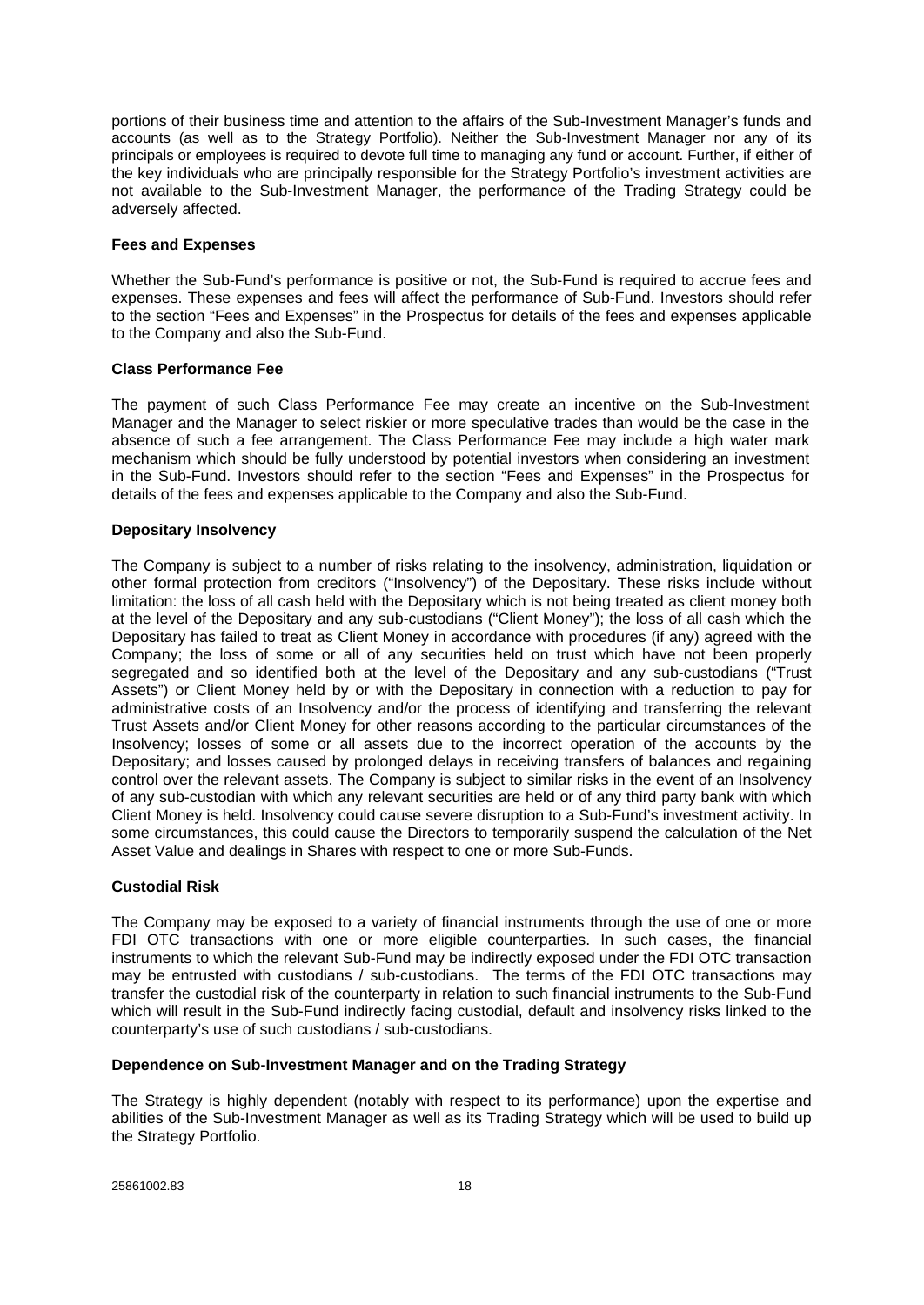The Trading Strategy is derived from a proprietary discretionary trading strategy owned and operated by the Sub-Investment Manager, but the Investors must be aware that such Trading Strategy is a bespoke Trading Strategy specifically developed for the purpose of the Sub-Fund and does not purport to replicate *pari passu* an existing strategy or program run by the Sub-Investment Manager. For that reason there may be significant discrepancies between the performance of the Sub-Fund and the performance of other investment funds managed by the Sub-Investment Manager.

Further, the Sub-Investment Manager has discretion over the Trading Strategy and, therefore, the incapacity or retirement of investment professionals of the Sub-Investment Manager may adversely affect its investment results. Further, if either of the key individuals who are principally responsible for the Strategy Portfolio's investment activities are not available to the Sub-Investment Manager, the performance of the Trading Strategy could be adversely affected.

Past performance of any of the other funds or accounts managed by the Sub-Investment Manager is not indicative of future performance of the Sub-Fund.

#### **Business Investment Risks**

The Strategy may get exposure to companies or joint ventures, which may involve operating and financial risks. During the term of the Strategy, entities to which the Strategy may be exposed to will be subject to changes in economic climate, technology and competition as well as other operating risks. For these and other reasons value appreciation sought by the Strategy may not actually be achieved. Furthermore, the Strategy will not be able to exercise any control over the management of entities in which it invests.

## **Market Risk Competition**

Financial Instruments of the kind proposed to be exposed to by the Strategy and the issuers or counterparts of such instruments are likely to be affected by, among other things: changing supply and demand; governmental laws; regulations and enforcement activities; trade; fiscal and monetary programs and policies; and national and international political and economic developments. The effect of such factors on the prices of such instruments in general is difficult to predict. Such regulation or intervention could adversely affect the Strategy's performance.

## **Currency Risk**

The value of the Financial Instrument positions will be subject to foreign exchange risks and will fluctuate with the U.S. Dollar exchange rate as well as with the price change in the Financial Instruments in the various local markets and currencies. Foreign exchange hedging transactions will be concluded or set up from time to time for the purposes of mitigating or smoothing the impact of the fluctuations of the Base Currency spot exchange rate on the Net Asset Value of the Sub-Fund.

#### **Derivatives**

Derivatives instruments may be used by the Strategy either to modify or replace the investment performance of particular securities, currencies, interest rates, indices or markets on a leveraged or unleveraged basis, or to hedge against fluctuations in the relative values of the Strategy's positions. These instruments generally have counterparty risk and may not achieve the intended effect, thereby resulting in greater loss or gain for the Strategy. These investments are all subject to additional risks that can result in a loss of all or part of the exposure, in particular, interest rate and credit risk volatility, world and local market price and demand, and general economic factors and activity. Derivatives may have high leverage embedded in them which can substantially magnify market movements but also result in losses greater than the amount of investment.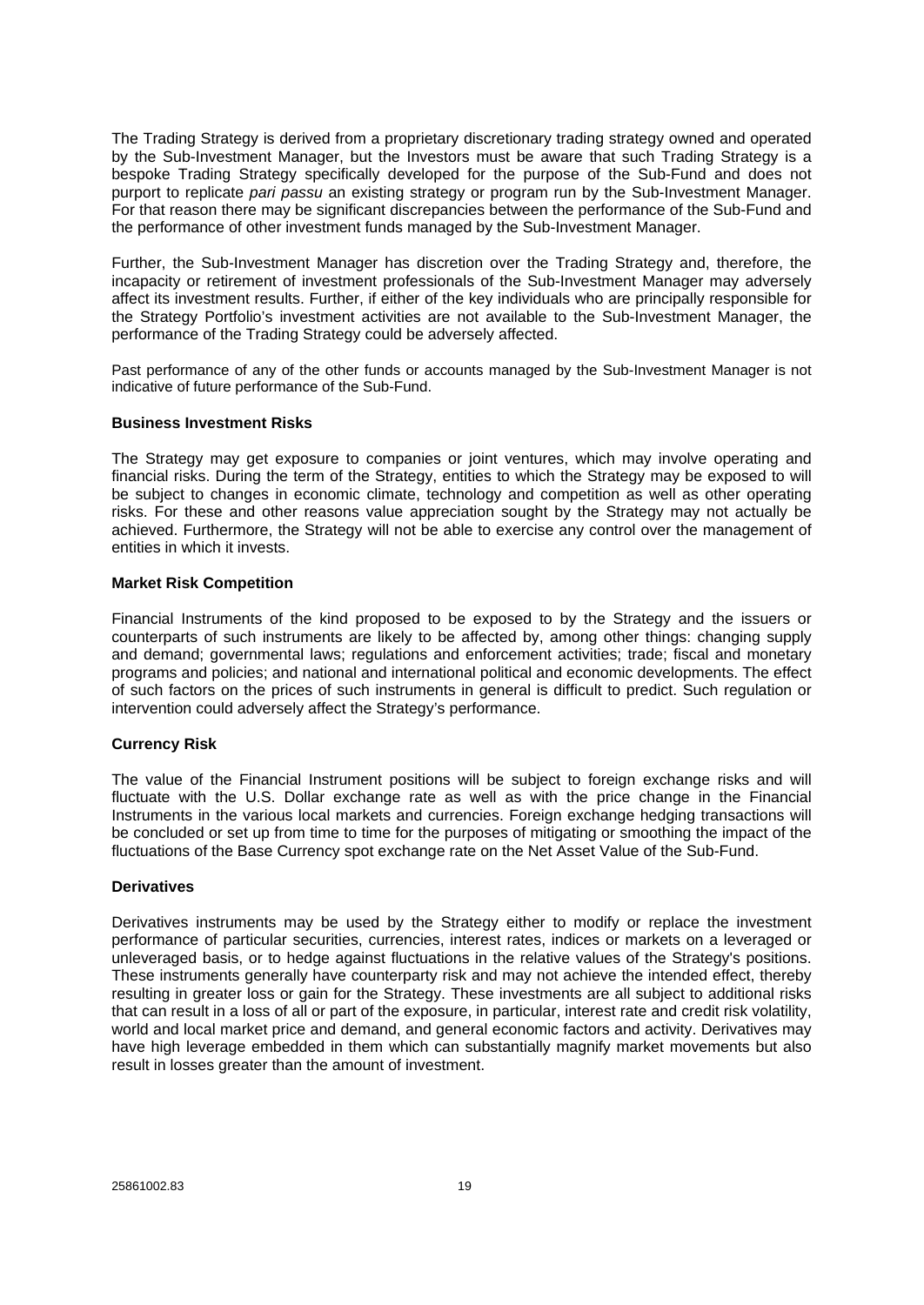## **Futures Risks**

The Strategy may engage from time to time in various types of futures transactions. The low margin or premiums normally required for such transactions may provide a large amount of leverage, and a relatively small change in the price of such instrument can produce a disproportionately larger profit or loss.

## **OTC Derivatives Instrument Transactions**

The strategy may have exposure to investments which are not traded on organised exchanges and as such are not standardised. Such transactions are known as over-the-counter ("OTC") transactions and may include forward contracts or options. Transactions in OTC derivatives may involve greater risk than investing in exchange traded derivatives because there is no exchange market on which to close out an open position. It may be impossible to liquidate an existing position, to assess the value of the position arising from an off-exchange transaction, or to assess the exposure to risk. In respect of such investments, the Strategy is subject to the risk of counterparty failure or the inability or refusal by a counterparty to perform with respect to such contracts. Market illiquidity or disruption could result in major losses to the Strategy. OTC transactions also involve counterparty solvency risk.

## **Options**

The Strategy may engage from time to time in various types of option transactions. The purchase or sale of an option involves the payment or receipt of a premium by the investor and the corresponding right or obligation, as the case may be, to either purchase or sell the underlying security, strategy, or other instrument, for a specific price at a certain time or during a certain period. Purchasing options involves the risk that the underlying instrument will not change price in the manner expected, so that the investor loses the value of its premium. Selling options, on the other hand, involves potentially greater risk because the investor is exposed to the extent of the actual price movement in the underlying instrument, which could result in a potentially unlimited loss.

## **Non-Investment Grade Investments**

The Sub-Fund may be exposed to Financial Instruments that are not of investment grade or that are distressed. Distressed securities may involve a greater risk of loss in case of default or insolvency of the borrower than other types of debt instruments, particularly if the borrowing is unsecured. Further, such investments may be less liquid than other debt instruments.

## **Prime Brokers**

As the Strategy aims at reflecting the performances of an investable portfolio, the Strategy may embed the specific risks and costs of such investable portfolio including but not limited to the specific risks and costs linked to the use of a prime broker.

## **Counterparty Risk**

The Strategy may be exposed to over the counter markets which will expose it to the creditworthiness and solvency of its counterparties and their ability to satisfy the terms of such contracts. For example, the Strategy may be exposed to repurchase agreements, forward contracts and options and swap arrangements, each of which expose the Strategy to the risk that the counterparty may default on its obligations to perform under the relevant contract. Moreover such counterparties may be unregulated or only lightly regulated.

In addition, certain of the Strategy's exposures may embed the counterparty risk linked to the theoretical use of one or several prime brokers or any other entities with which a portfolio replicating the Strategy would transact with or otherwise would deal (including, but not limited to, brokers or clearing-houses by or through which transactions are carried or settled or sub-custodians of prime brokers). The returns and the risks linked to the re-use of such assets for their own account will be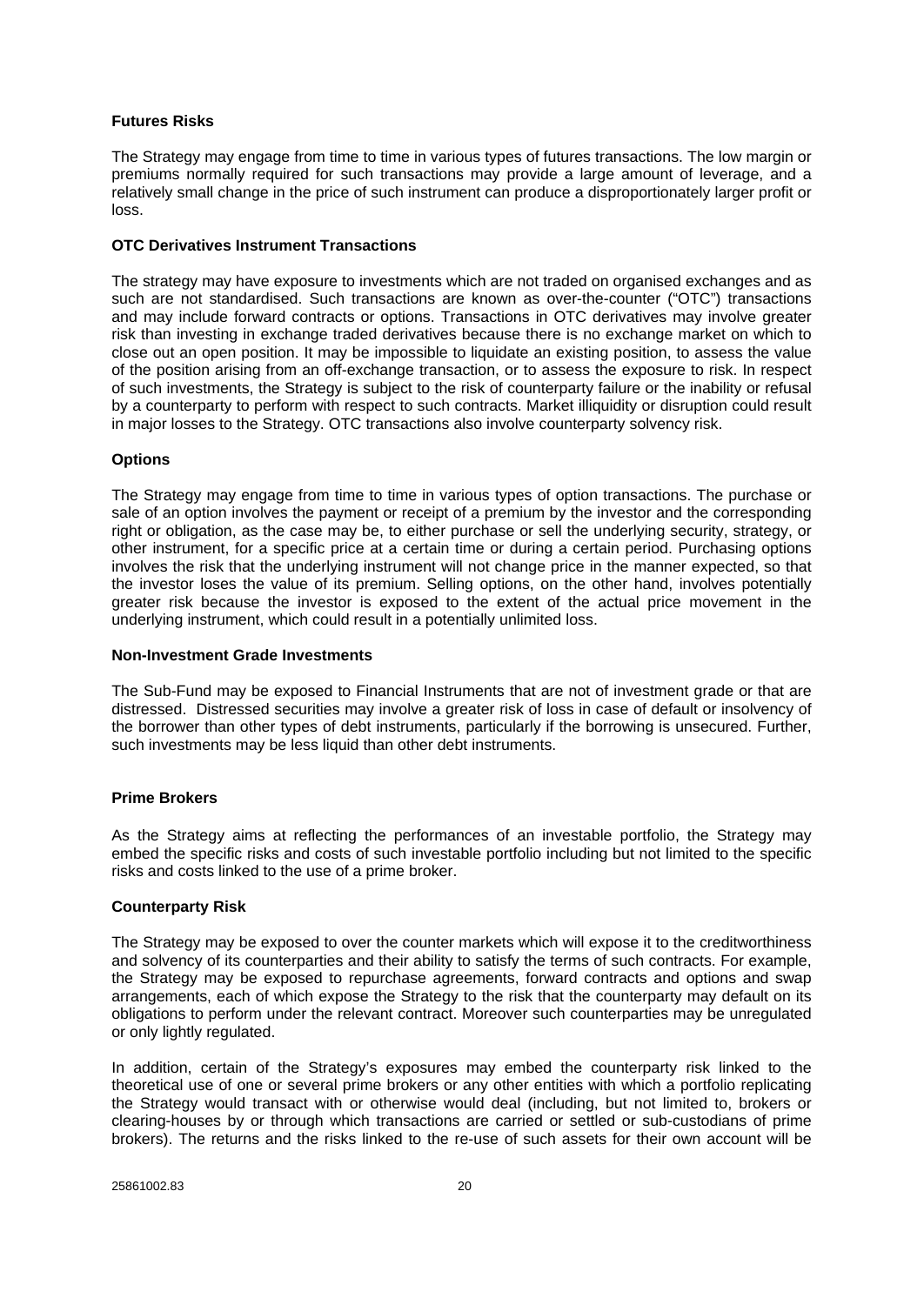embedded into the Strategy. Accordingly, the assets to which the Strategy is exposed to should be considered to be exposed to the creditworthiness and solvency of such prime brokers and other entities as potentially mitigated by collateral or pledge arrangements.

In the event of a bankruptcy or insolvency of a counterparty, prime broker or such other entities, the Strategy could experience disruptions and significant losses, inability to materialize any gains on its investments during such period and possibly fees and expenses incurred.

## **Potential Illiquidity of Exchange-traded Instruments**

It may not always be possible for the Strategy to get exposure to a buy or a sell on exchanges at the desired price or to liquidate an open position due to market conditions, including the operation of daily price fluctuation limits. If trading on an exchange is suspended or restricted, the Strategy may be in disruption and not be able to value positions on terms that the Sub-Investment Manager believes are desirable.

## **Volatility**

Investors in products which performances are linked to the Strategy should be aware that the Strategy can be very volatile and consequently that they may experience substantial changes in the value of their product; the Strategy level can thus change dramatically during any period of time, whatever its length. The volatility which the Strategy may suffer is expected to magnify the potential for depreciation, as well as appreciation, in the Strategy.

#### **Short Selling**

The Strategy may engage in the short-selling of securities. Short-selling involves the sale of a security that the Strategy Portfolio does not own in the expectation of purchasing the same security (or a security exchangeable therefore) at a later date at a lower price. A short-sale involves the risk of a theoretically unlimited increase in the market price of the particular investment sold short, which could result in an inability to cover the short position and a theoretically unlimited loss. There can be no assurance that securities necessary to cover a short position will be available for purchase.

#### **Leverage related risk and interest rates**

The Trading Strategy includes embedded leverage. As a result, the level of the Strategy is likely to reflect, in an enhanced way, the variation of the value of the underlying Financial Instrument(s).

In addition, since margin interest will be an expense of the Strategy and margin interest rates tend to fluctuate with interest rates generally, the Strategy is at risk that interest rates generally, and hence margin interest rates, will increase, thereby increasing the Strategy's expenses.

#### **Lack of Diversification**

If the implemented Trading Strategy is concentrated in a limited number of types of securities, financial instruments or contracts, the Strategy could be exposed to losses disproportionate to market declines, in general, if there are disproportionately greater adverse price movements in those securities, financial investments or contracts.

#### **Conflict of Interest**

The Sub-Investment Manager and its principals, employees and affiliates may trade Financial Instruments for their own accounts. The Sub-Investment Manager also acts as trading advisor, subinvestment manager or investment manager to multiple clients and will remain free to trade for such clients and additional clients using the Trading Strategy and/or other trading strategies. In such trading, the Sub-Investment Manager and its principals, employees and affiliates may use trading strategies that are the same as or different than the Trading Strategy used to create the Strategy Portfolio. In their respective trading for clients and for their own accounts, the Sub-Investment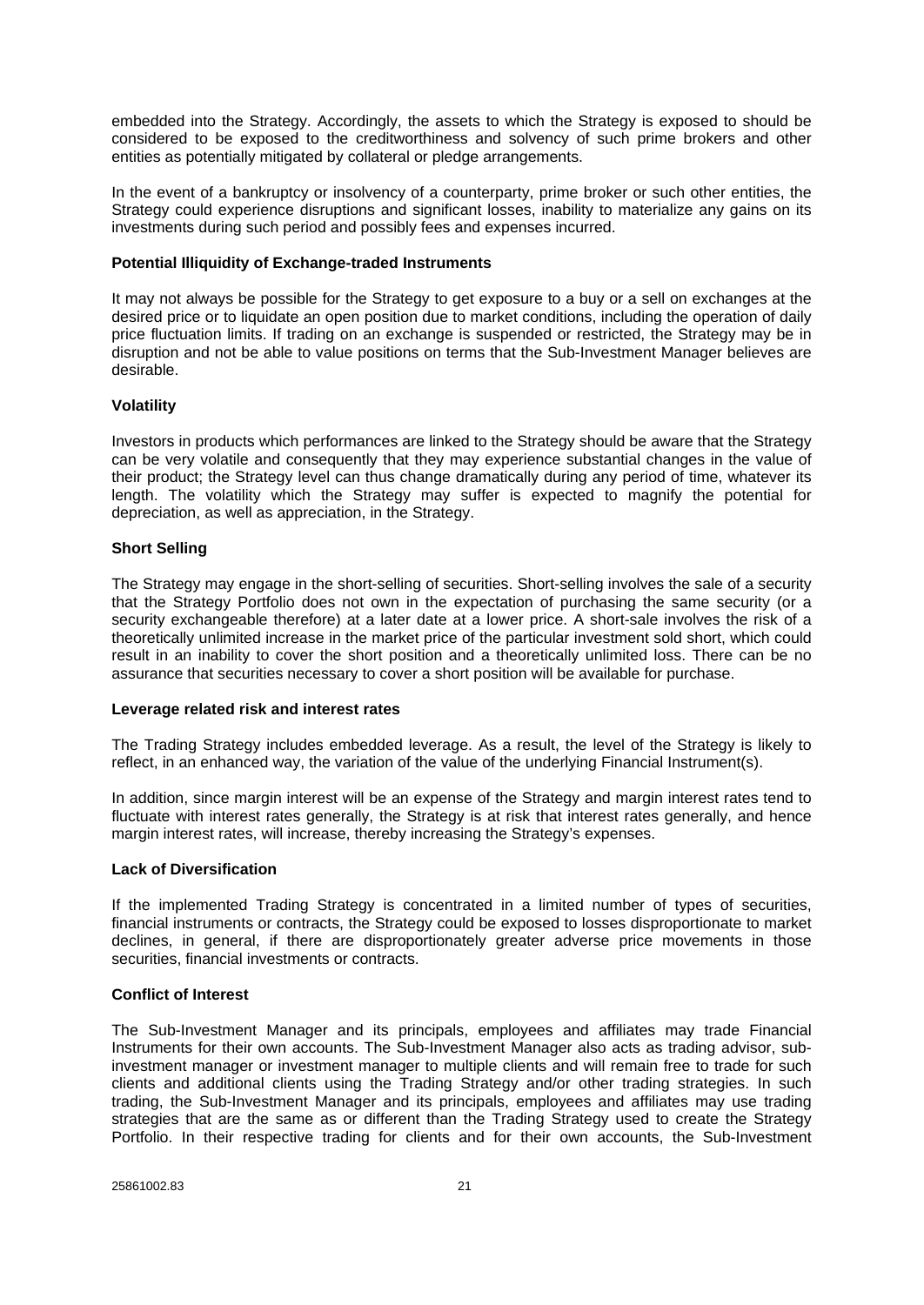Manager and its principals, employees and affiliates may take positions in Financial Interests that are the same as, different than or opposite to the financial interests comprising the Strategy Portfolio. The Sub-Investment Manager may receive differing compensation from its clients, which may create a financial incentive to favour accounts paying higher compensation. The records of trading for such other accounts (including any proprietary accounts of the Sub-Investment Manager, its principals, employees and affiliates) will not be available for inspection except to the extent required by applicable law.

Without limiting the generality of the foregoing, Shareholders must be aware that, given a number of differences between the Sub-Fund and the other funds and accounts managed by the Sub-Investment Manager (including relative size and investment restrictions) the asset allocation and investment performance of the Trading Strategy, on the one hand, and one or more of the other funds and accounts managed by the Sub-Investment Manager, on the other hand, will differ (potentially materially). Shareholders, by way of their investment in the Sub-Fund, will have no direct interest in the Sub-Investment Manager or its other businesses and shall not be direct investors with or clients of the Sub-Investment Manager.

The employees of the Sub-Investment Manager will devote varying portions of their business time and attention to the affairs of the Sub-Investment Manager's funds and accounts (as well as to the Strategy Portfolio). Neither the Sub-Investment Manager nor any of its principals or employees is required to devote full time for their services rendered.

Such various affairs and other business activities of the Sub-Investment Manager may be viewed as creating a conflict of interest in that the time and effort of the Sub-Investment Manager, its principals, employees and affiliates will not be exclusively devoted to the services rendered to the Sub-Fund. The Sub-Investment Manager shall notify the Investment Manager in the event that any significant conflict of interests arises between its duties and obligations to Strategy Portfolio and other commitments or business relationships in which it is involved. The Investment Manager will seek to mitigate such conflicts fairly.

## **Risks related to "Soft Dollars"**

Research and brokerage services obtained by the use of commissions arising from the Sub-Fund's portfolio transactions may be used by the Sub-Investment Manager in its other investment activities. The Sub-Fund may not necessarily, in any particular instance, be the direct or sole beneficiary of the research or brokerage services provided in consideration of the "soft dollars" generated by the Sub-Fund's trading.

As the Sub-Investment Manager receives goods and services that it does not have to pay for itself, the Sub-Investment Manager may lack the incentive to negotiate lower commissions or fares with brokers or service providers.

Such "soft commission" benefits may cause the Sub-Investment Manager to execute a transaction with a specific broker, bank or dealer even though it may not offer the lowest transaction fees. This could also create an incentive on the part of the Sub-Investment Manager to generate a higher volume of portfolio securities transactions for the Sub-Fund in order to increase soft commission payments.

## **REGULATORY**

## **Increased Regulation**

Events during the past few years (including market volatility and disruptions and the bankruptcy, failure, improper practices, and adverse financial results of certain financial institutions, trading firms, and private investment funds) have focused attention upon the necessity for firms to maintain adequate risk controls and compliance procedures. Recently several prominent financial market participants have failed or nearly failed to perform their contractual obligations when due, creating a period of great uncertainty in the financial markets, government intervention in certain markets and in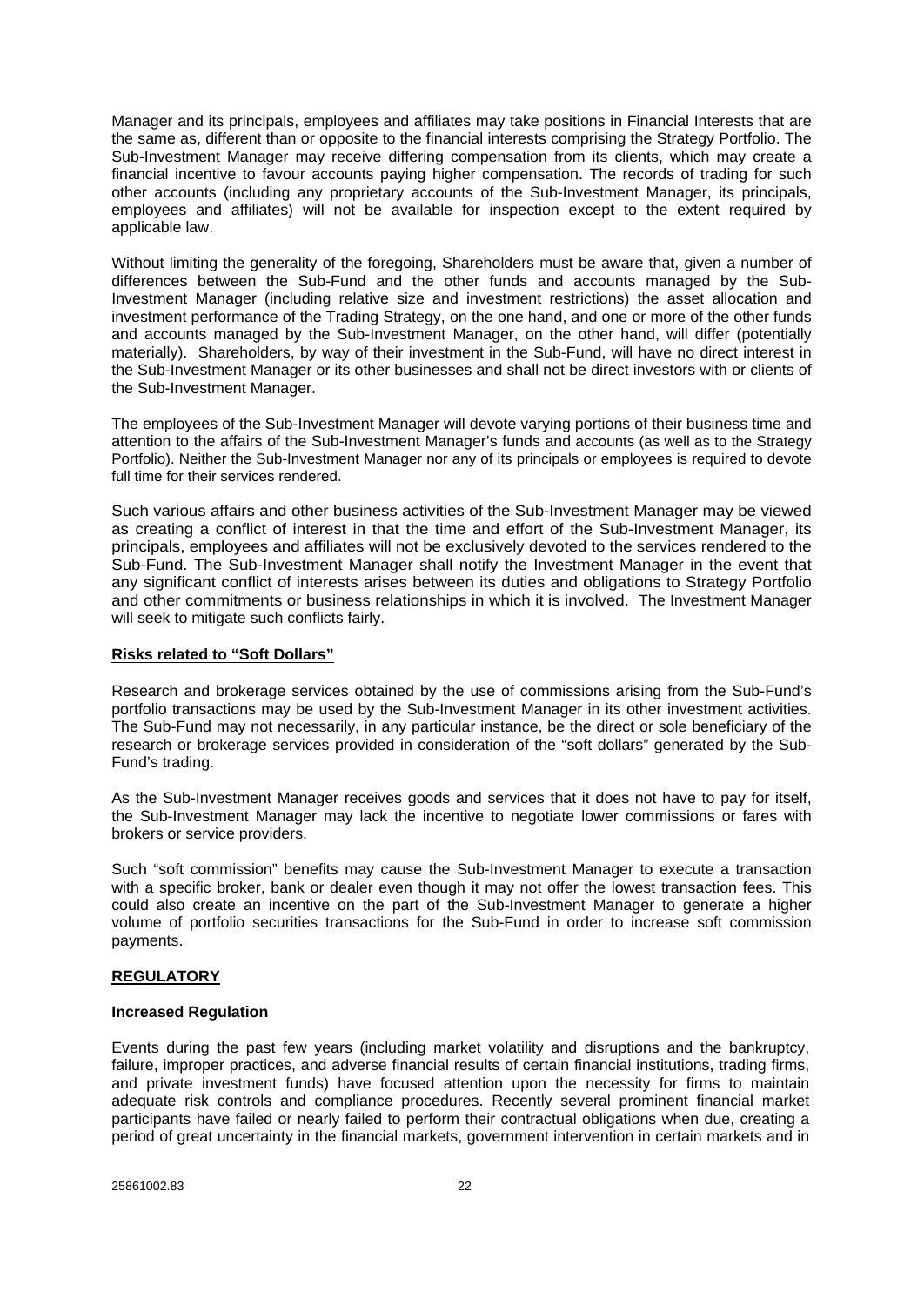certain failing institutions, severe credit and liquidity contractions, early terminations of transactions and related arrangements, and suspended and failed payments and deliveries. Moreover, the recent global and financial turmoil has led to financing for investments on less favourable terms than had been prevailing in the recent past. These events also have raised concerns as to the manner in which certain exchanges monitor trading activities and implement regulations to protect customer funds. Periodic market disruptions have led to increased governmental, as well as self-regulatory scrutiny of the investment fund management industry. The highly publicized uncovering of "market timing" and "late trading" strategies involving mutual fund shares, strategies which were not (and are not) engaged in by the Sub-Investment Manager, have led to ongoing scrutiny of major financial institutions, with potentially broad implications for the financial services industry.

The US Securities and Exchange Commission (the "SEC"), other regulators and self-regulatory organizations and exchanges are authorized to intervene, directly and by regulation, in certain markets, and may restrict or prohibit market practices. The length of such prohibitions and type of securities prohibited vary from country to country and may significantly affect the value of the Financial Instruments comprising the Strategy Portfolio. For example, many jurisdictions have imposed restrictions and reporting requirements on short selling. In particular, the SEC suspended short selling on stocks of over 950 publicly traded companies in September 2008 and while such suspension has been lifted, reporting requirements regarding short selling are still in effect and the SEC is currently considering several new proposals regarding the regulation of short-selling. The effect of any regulatory changes could be substantial and adverse.

Moreover, in July 2010, the US Congress enacted and the President signed into law the "Dodd-Frank Wall Street Reform and Consumer Protection Act" (the "Dodd-Frank Act"), which makes significant changes to the regulation of banks, securities firms, investment funds, investment advisers and other financial services firms. As much of the Dodd-Frank Act must be clarified and implemented by future federal agency rulemaking and interpretation over the coming months and years, the impact of the legislation is difficult to assess at this time. The regulatory environment for investment funds is evolving, and changes in the regulation may adversely affect the ability of the Sub-Fund to pursue its investment strategy, its ability to obtain leverage and financing and the value of its investments. In recent years, there has been an increase in governmental, as well as self-regulatory, scrutiny of the investment industry in general. It is impossible to predict what regulatory changes, if any, may occur.

#### **Speculative Position Limits**

The CFTC and certain exchanges have established speculative position limits on the maximum net long or short futures and options positions which any person or group of persons acting in concert may hold or control in particular futures contracts. The CFTC has adopted a rule generally requiring each domestic US exchange to set speculative position limits, subject to CFTC approval, for all futures contracts and options traded on such exchanges which are not already subject to speculative position limits established by the CFTC or such exchange. The CFTC has jurisdiction to establish speculative position limits with respect to all futures contracts and options traded on exchanges located in the United States, and any such exchange may impose additional limits on positions on that exchange. Generally, no speculative position limits are in effect with respect to the trading of forward contracts or trading on non-US exchanges (though forward contracts are subject to the Dodd-Frank Act). The Dodd-Frank Act significantly expands the CFTC's authority to impose position limits with respect to futures contracts, options on futures contracts, swaps that are economically equivalent to futures or options on futures, swaps that are traded on a regulated exchange and certain swaps that perform a significant price discovery function.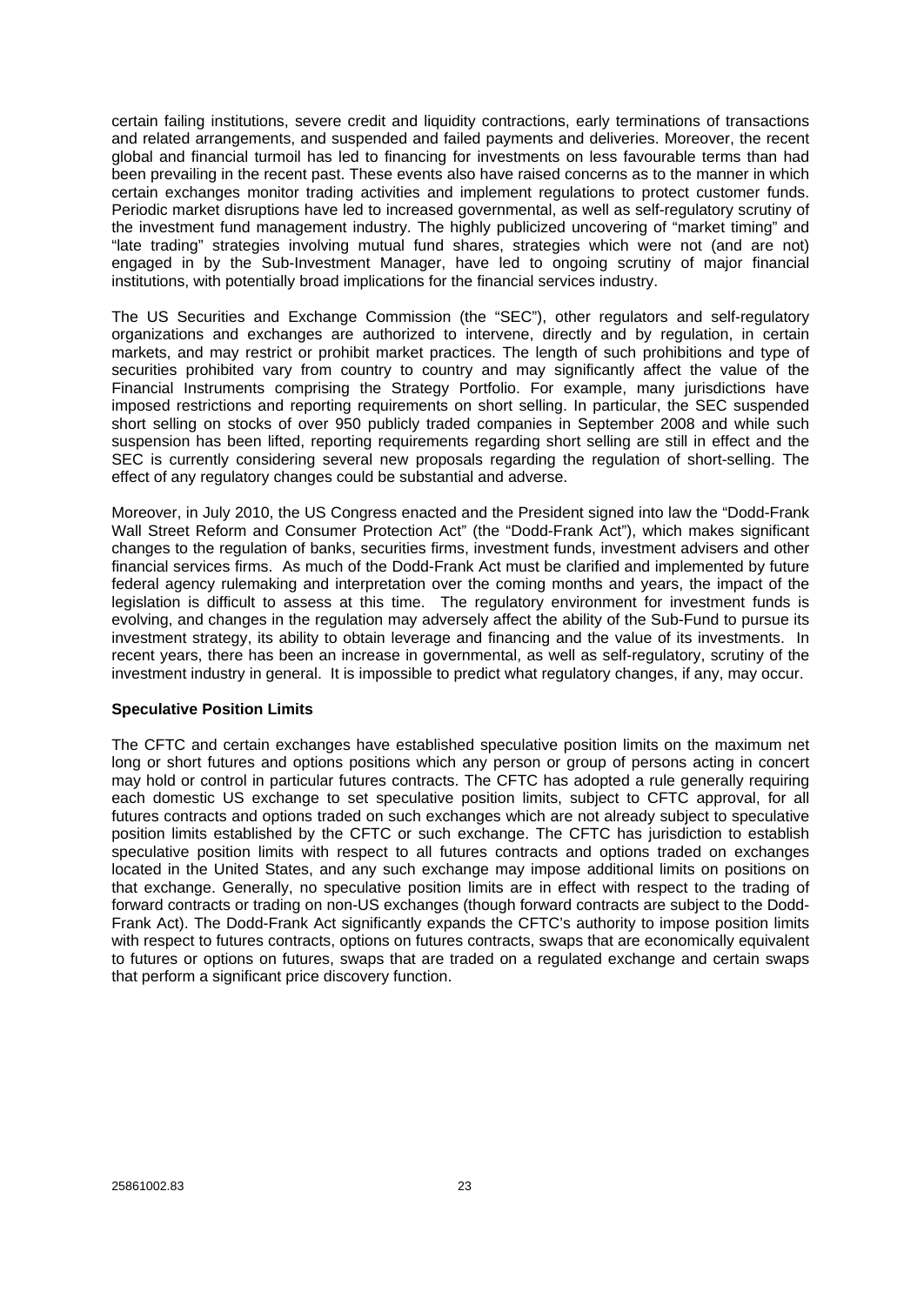The Initial Offer Period for the Sub-Fund for Classes of Shares in which no Shares have been issued yet ("**Unlaunched Classes**") will run from 9.00 am (Irish time) on 10 August 2018 until 3.00 pm (Irish time) on 8 February 2019 or such earlier or later date as the Directors may determine and notify to the Central Bank (the "**Initial Offer Period**"). Details of which Classes are available for subscription as Unlaunched Classes are available from the Manager.

During the Initial Offer Period, the Unlaunched Classes will be available at a fixed Initial Offer Price per Share as set out in the "*Summary of Shares*" section below. In order to receive Shares at the close of the Initial Offer Period a properly completed, signed Subscription Application Form which satisfies the application requirements, including but not limited to, full Anti-Money Laundering documentation, must be received at any time from the commencement of the Initial Offer Period up to 3.00 pm (Irish time) on the relevant closing date above, or such later time on the closing date as the Directors may determine. Appropriate cleared subscription monies must be received by the Registrar and Transfer Agent no later than 3.00 pm (Irish time) on the relevant closing date, or such later date as the Directors may determine. Settlement of Shares subscribed for during the Initial Offer Period will be before the third Business Day following the relevant closing date or such earlier or later date as the Directors may determine.

Class EB Shares are no longer available for subscription.

Class C Shares shall be reserved and offered solely and exclusively to Société Générale and its subsidiaries or any other person as may be determined by the Manager, to the exclusion of any other person.

Class O Shares shall be reserved and offered solely and exclusively to Société Générale and its subsidiaries (including funds and investment companies mainly held by Société Générale and its affiliates) or any other person as may be determined by the Company, to the exclusion of any other person.

The Class I Shares and Class ID Shares are available to:

- financial intermediaries and distributors that are prohibited by local laws or regulations applicable to them to receive and / or keep any commissions on management fees;
- financial intermediaries and distributors providing portfolio management and investment advisory services on an independent basis (for financial intermediaries and distributors which are incorporated in the European Union, those services being as defined by EU Directive 2014/65/EU on markets in financial instruments ("**MiFID II**"));
- financial intermediaries and distributors providing investment advisory services on a nonindependent basis (for financial intermediaries and distributors which are incorporated in the European Union, those services being as defined by MiFID II) and who have agreed with their client not to receive and retain any commissions on management fees; and
- any other investors who do not receive any commissions on management fees.

Portions of management fees related to the Class I Shares and Class ID Shares may be paid by the Manager to information agents or entities involved in the settlement process of orders.

The Directors may determine to reject all subscription requests if the total number of subscription requests received does not equal or exceed the minimum amount for class activation specified in the "*Summary of Shares*" section below.

Following the Initial Offer Period, Shares in the Sub-Fund will be issued in accordance with the provisions set out in the "*Subscriptions for Shares*" section of the Prospectus.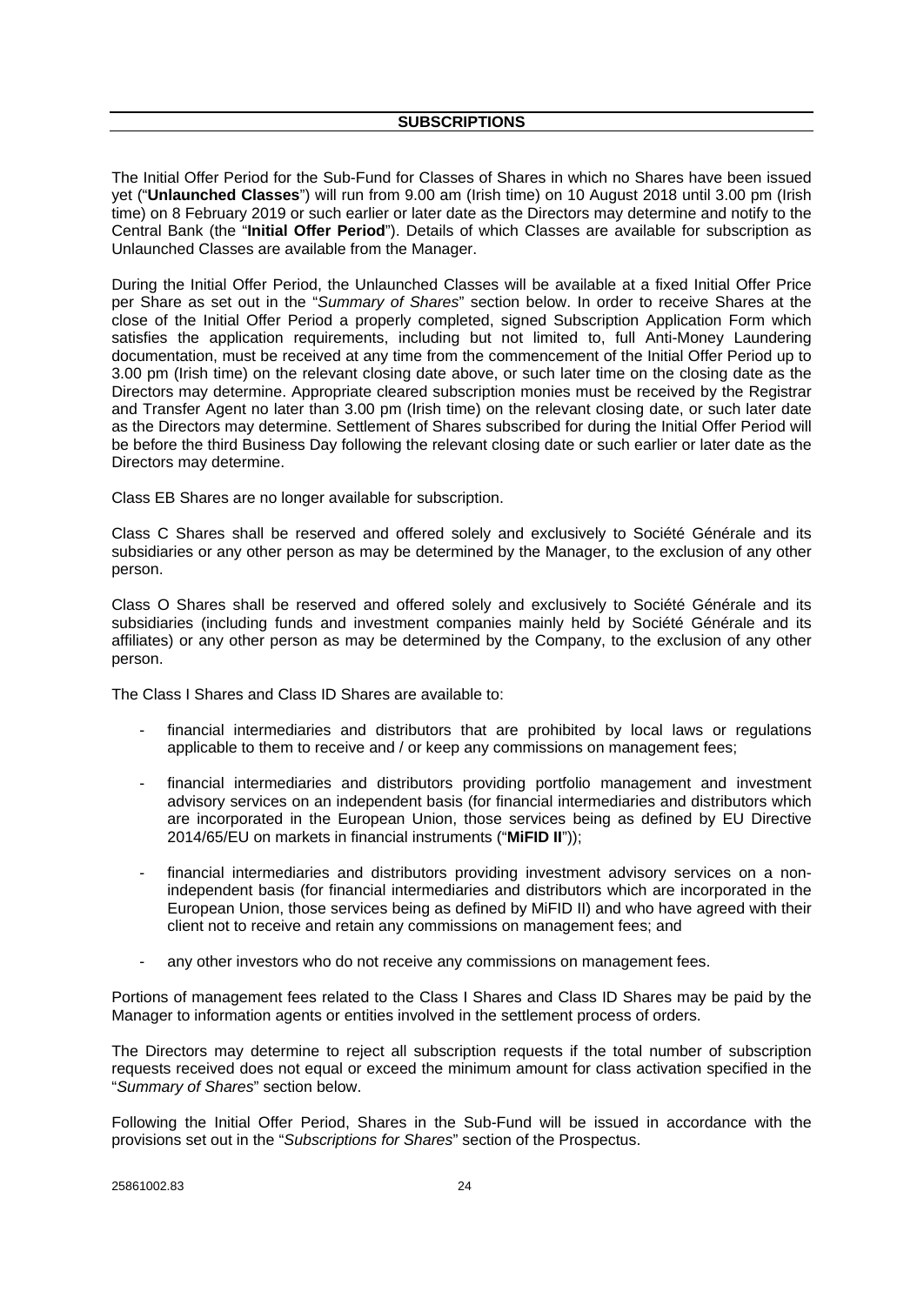Notwithstanding the settlement provisions in the Prospectus, actual settlement of the subscription of Shares at the relevant Net Asset Value per Share must occur within (i) three (3) Business Days following the relevant Valuation Day for Share Classes denominated in EUR, USD GBP, CHF, SEK and NOK and (ii) four (4) Business Days following the relevant Valuation Day for Share Classes denominated in JPY and SGD, provided that a signed Subscription Application Form is received by the Administrator no later than the relevant Dealing Deadline in accordance with the provisions of the "Subscriptions" section of the Prospectus.

The Directors or the Manager (or its duly appointed delegates) may, in their discretion, refuse to accept new or additional subscriptions for Shares, in whole or in part, for any reason.

**With respect to the Valuation Days falling on December 24th and December 31st of each year respectively, Subscription Application Forms must be received by 10:00 a.m. (Irish time) on the relevant Valuation Day.** Where a Subscription Application Form or an Electronic Application is received after 10 am (Irish time) the subscription shall be deemed to be received on the Dealing Deadline in connection with the next Valuation Day.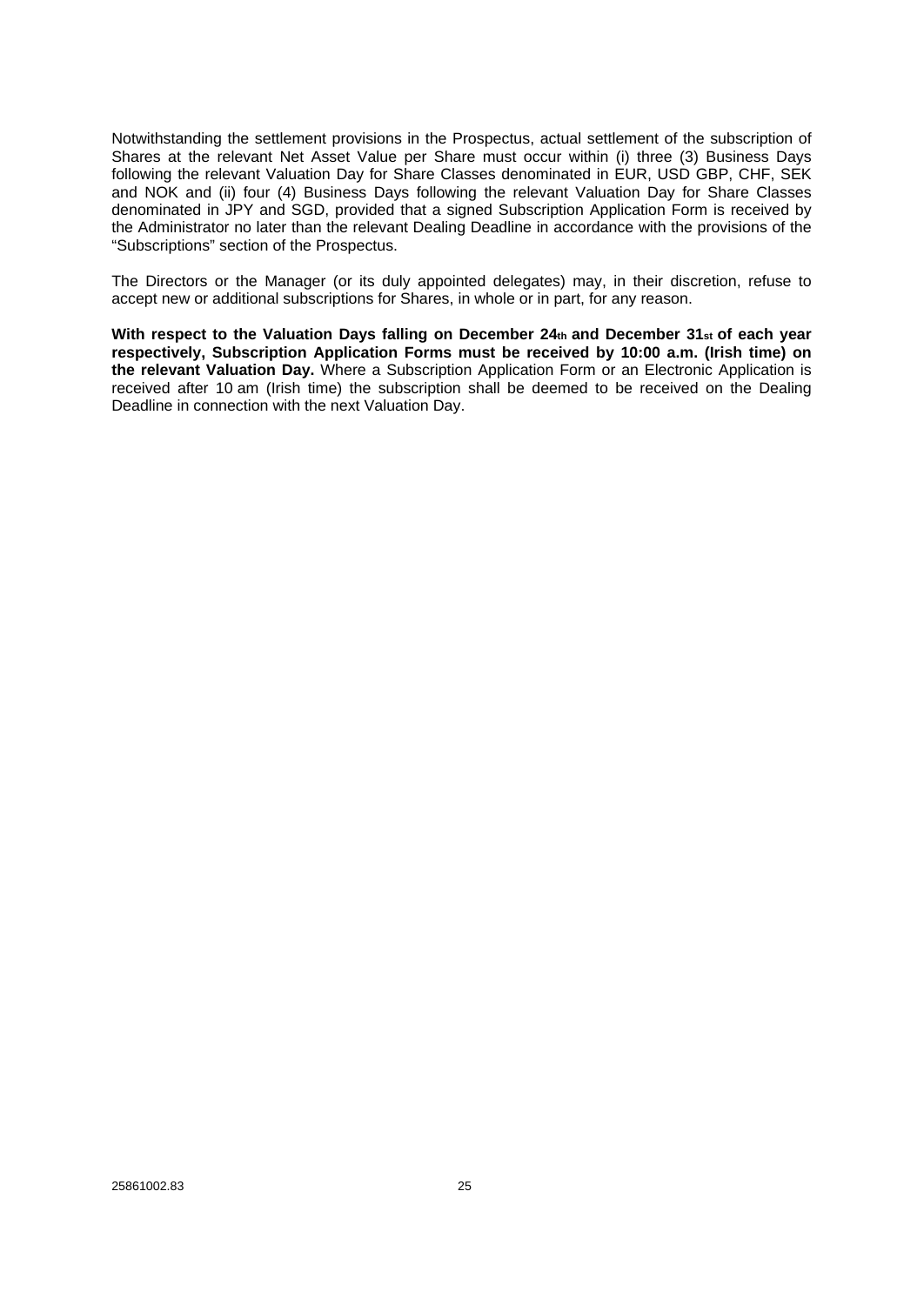Redemption of Shares at the relevant Net Asset Value per Share will be settled within five (5) Business Days following the relevant Valuation Day. Please note that actual settlement of the redemption is expected to occur within (i) three (3) Business Days following the relevant Valuation Day for Share Classes denominated in EUR, USD, CHF, SEK, NOK and GBP and (ii) four (4) Business Days following the relevant Valuation Day for Share Classes denominated in JPY and SGD, provided that a signed Redemption Request Form or an Electronic Redemption is received by the Administrator no later than the relevant Dealing Deadline in accordance with the provisions of the "Redemptions of Shares" section of the Prospectus. Settlement of redemption proceeds will take place in accordance with the Prospectus.

As per the provisions set out in the Prospectus, redemptions proceeds will only be released where the Administrator holds full original anti-money laundering documentation.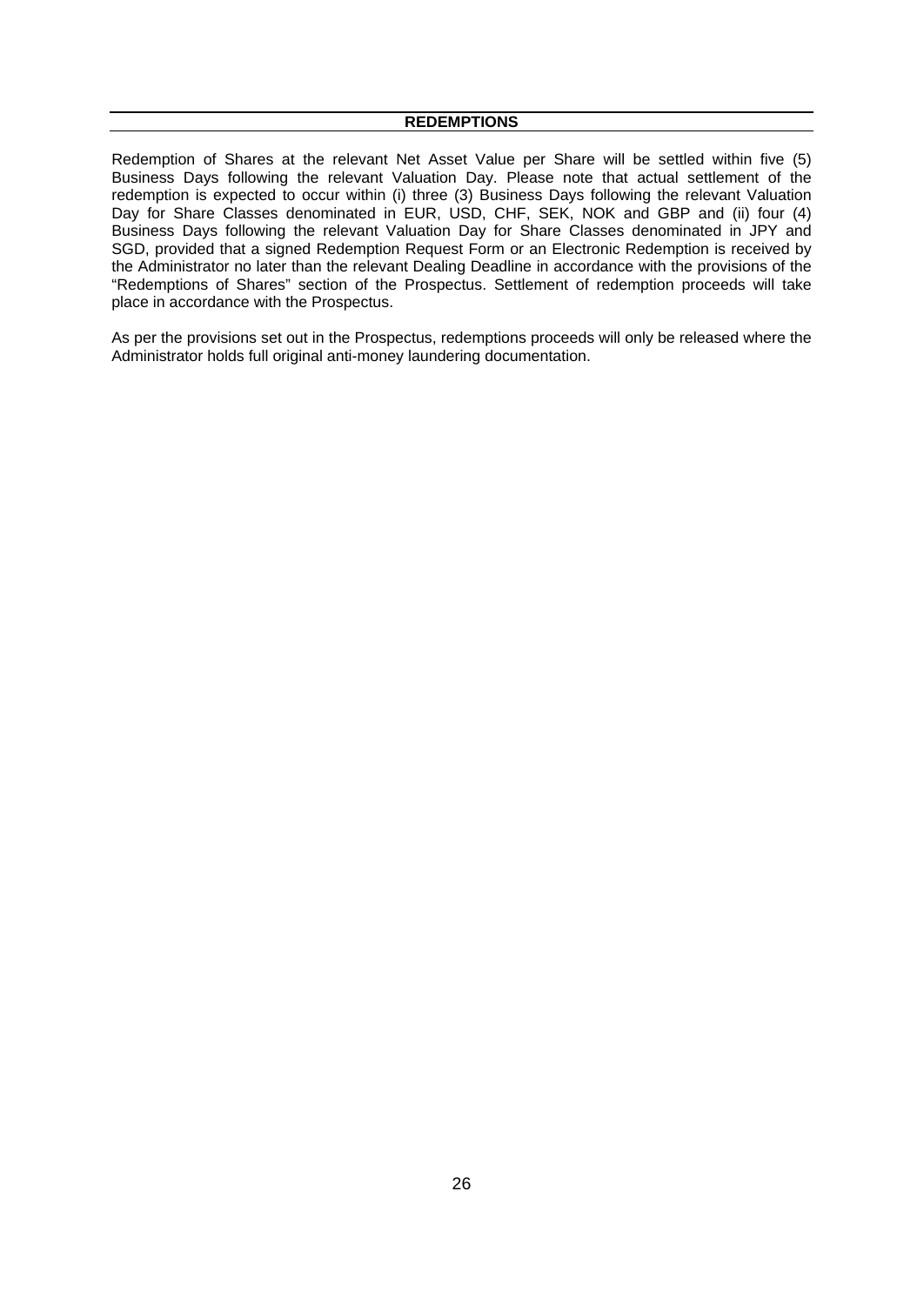#### **SUMMARY OF SHARES**

The Sub-Fund has forty two (42) Classes and additional Classes may be added in the future in accordance with the requirements of the Central Bank. Where a Class is denominated in a currency other than the Base Currency, it is intended that the currency exposure of that Class to the Base Currency of the Sub-Fund will be hedged to the relevant Reference Currency (such Reference Currency being set out in the tables below) as described under "Share Class Hedging" in the Prospectus.

Shares are freely transferable subject to and in accordance with the provisions of the Articles and as set out in the Prospectus.

The Directors, the Manager (or its duly appointed delegates) may, in their sole discretion, waive the Minimum Initial Subscription, minimum subsequent subscription and/or minimum holding amounts from time to time.

Notwithstanding anything to the contrary in the Prospectus, the fractions of Shares of Class IA and Class AA will be issued up to three decimal places.

#### **Distributions**

#### **Distributing Share Classes**

The Company will declare a dividend consisting of the net income and realised and unrealised gains net of realised and unrealised losses, if any, of the Sub-Fund attributable to Class ID and Class AD Shares on or about the last Valuation Day of the first Fee Period of each Accounting Period in respect of the previous Accounting Period. Any such dividend will be paid to the Shareholders of record of the Sub-Fund within ten (10) Business Days.

Each dividend declared by the Company on the outstanding Class ID and Class AD Shares of the Sub-Fund will be paid in cash.

Upon the declaration of any dividends to the Shareholders of the Sub-Fund, the Net Asset Value per Share of the relevant Class of the Sub-Fund will be reduced by the amount of such dividends. Payment of the dividends will be made to the address or account indicated on the register of Shareholders, as may be amended from time to time.

Any dividend paid on a Share of the Sub-Fund that has not been claimed within six years of its declaration will be forfeited and will be paid for the benefit of the Fund. No interest will be paid on any dividend.

## **Capitalizing Share Classes**

It is not intended to declare any dividends in respect of the Class I, Class A, Class EB, Class O, Class IA, Class AA and Class C Shares in the Sub-Fund.

## **Fees and Expenses**

Investors should refer to the section "Fees and Expenses" in the Prospectus for details of the fees and expenses applicable to the Company and also the Sub-Fund. Specific fees applicable to each Class are set out below.

## **Administrative Expenses Fee**

The Sub-Fund shall be subject to an Administrative Expenses Fee at a fixed rate of up to 30,000 EUR per annum together with an additional fee of 0.15% of the Net Asset Value of each Class of the Sub-Fund per annum, out of which will be paid the fees and expenses of the Depositary, the Administrator, the Sub-Fund Administrator and each of their delegates in respect of the performance of their duties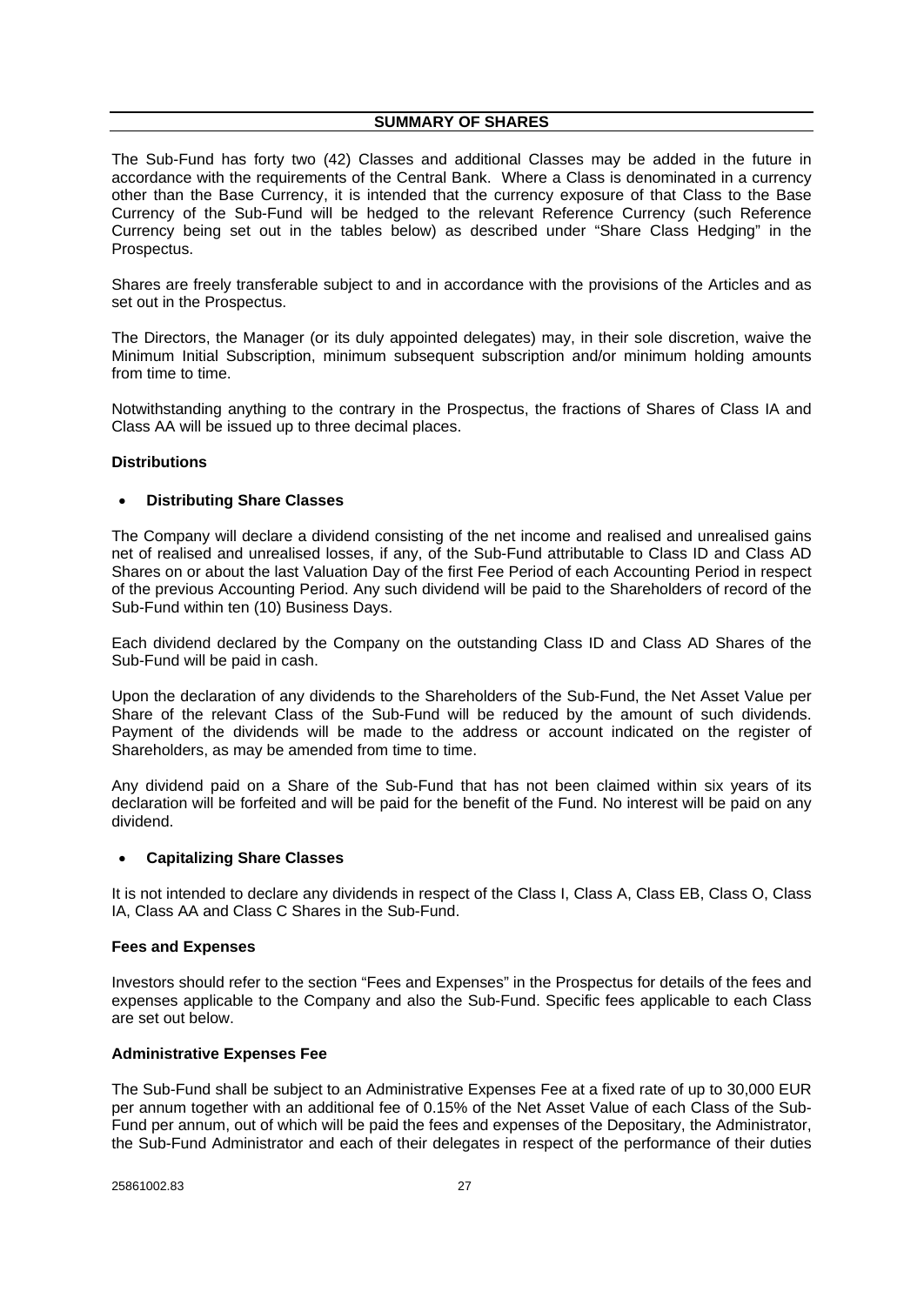on behalf of the Company, as well as the establishment and organisational expenses of the Sub-Fund described under "Establishment and Organisational Expenses" in the Prospectus and the miscellaneous fees and expenses in respect of or attributable to the Sub-Fund described under "*Miscellaneous Fees, Costs and Expenses*" in the Prospectus. The Administrative Expenses Fee shall accrue on each Valuation Day and be payable in arrears quarterly (each such period a "payment period"). The fees of any sub-custodian appointed by the Depositary will not exceed normal commercial rates. For the avoidance of doubt, the Administrative Expenses Fee will not include the fees and expenses described below in the "*Excluded Costs and Expenses*" section in the Prospectus.

The Manager may pay some or all of such fees at its discretion.

#### **Management Fees**

A management fee in such amount in respect of each Class of the Sub-Fund as is set out below, shall be payable to the Manager and shall accrue daily and be payable quarterly in arrears.

#### **Class Investment Advisory Fee**

A Class Investment Advisory Fee of up to 1% per annum of the Net Asset Value of each Class of the Sub-Fund will be accrued on each Valuation Day and paid in USD out of relevant Class at the end of each Fee Period (as defined below). Such Class Investment Advisory Fee will be payable to the Manager regardless of the performance of the relevant Class. The Manager shall be responsible for discharging from the Class Investment Advisory Fee the remuneration due to the Sub-Investment Manager.

#### **Class Performance Fee**

In addition to the Class Investment Advisory Fee, a Class Performance Fee of up to 20.00% per annum multiplied by the net realised and unrealised appreciation of the Net Asset Value of the relevant Class (over a high water mark, as set out below) shall be calculated and payable in USD at the end of each quarter ending the last Valuation Day of February, May, August and November (thereafter, the "Fee Period").

Investors should note that:

- the reference for evaluating the Net Asset Value of the relevant Class for the purpose of calculating the Class Performance Fee, shall be the Net Asset Value of such Class before being reduced by the Class Performance Fee; for the purpose of this section (the "Gross NAV"). The Class Performance Fee should be calculated subject to the high water mark mechanism described below.
- The method used to evaluate the appreciation of the Net Asset Value of a Class for the determination of the Class Performance Fee is subject to a high water mark whereby the Class Performance Fee shall apply only when the Gross NAV of the relevant Class exceeds the highest Gross NAV ever reached by the so-said Class (by reference to the end of each Fee Period and adjusted by the effects of subscriptions and redemptions).
- For the initial Fee Period, the Initial Offer Price of the relevant Class will be the starting point for the high water mark.

The Class Performance Fee will be payable to the Manager who shall be responsible for discharging from this fee the remuneration due to the Sub-Investment Manager. The value of the Strategy, as well as the amount of the Class Investment Advisory Fee and the Class Performance Fee borne by the Sub-Fund, will be calculated in US Dollars.

Investors should note that the Sub-Fund does not perform equalization for the purposes of determining the Class Performance Fee. The current methodology for calculating the Class Performance Fee involves accruing the Class Performance Fee on each Valuation Day. Investors may therefore be advantaged or disadvantaged as a result of this method of calculation, depending upon the Net Asset Value of the relevant Class at the time an investor subscribes or redeems relative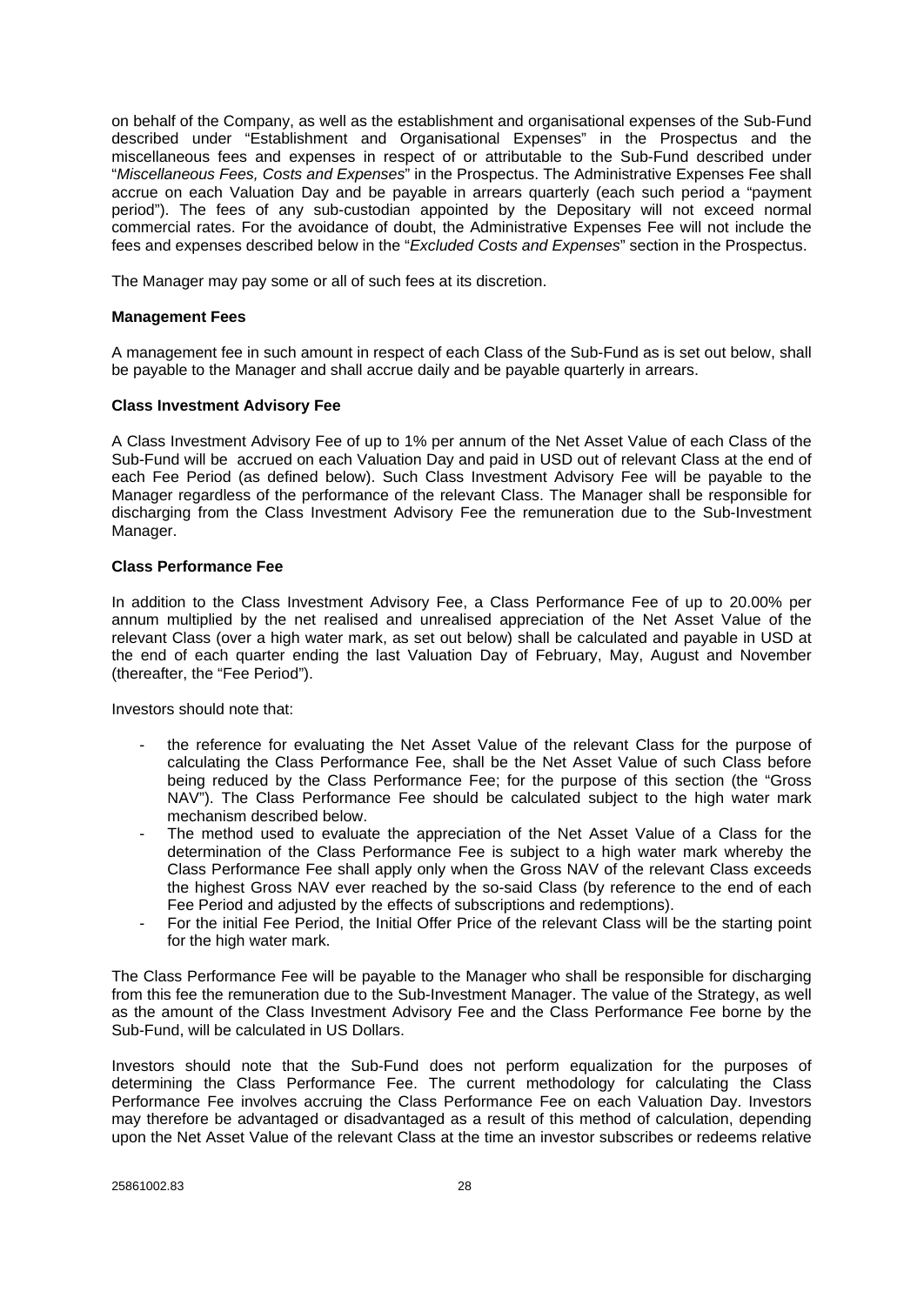to the overall performance of the Class during the relevant Fee Period. Potential investors and the Shareholders should fully understand the Class Performance Fee methodology when considering an investment in the Sub-Fund.

The calculation of the Class Performance Fee shall be verified by the Depositary.

## **Others**

Investors should also note that as the Sub-Fund is seeking to track the Strategy, investments in the Sub-Fund are impacted by the fees and expenses paid by the Strategy, either directly where the Sub-Investment Manager implements the Strategy or indirectly where the Sub-Fund obtains exposure through one or more total return swaps. Where the Sub-Fund obtains exposure to the Strategy through one or more total return swaps, the return of the Sub-Fund will be impacted by costs that reflect the notional costs that would be charged to an investment fund seeking to deploy an investment portfolio replicating the Strategy Portfolio (e.g. brokerage expenses, administration and custody fees, foreign exchange hedging, taxes applicable on investment transactions and/or on portfolio holdings and the allocations to cash etc).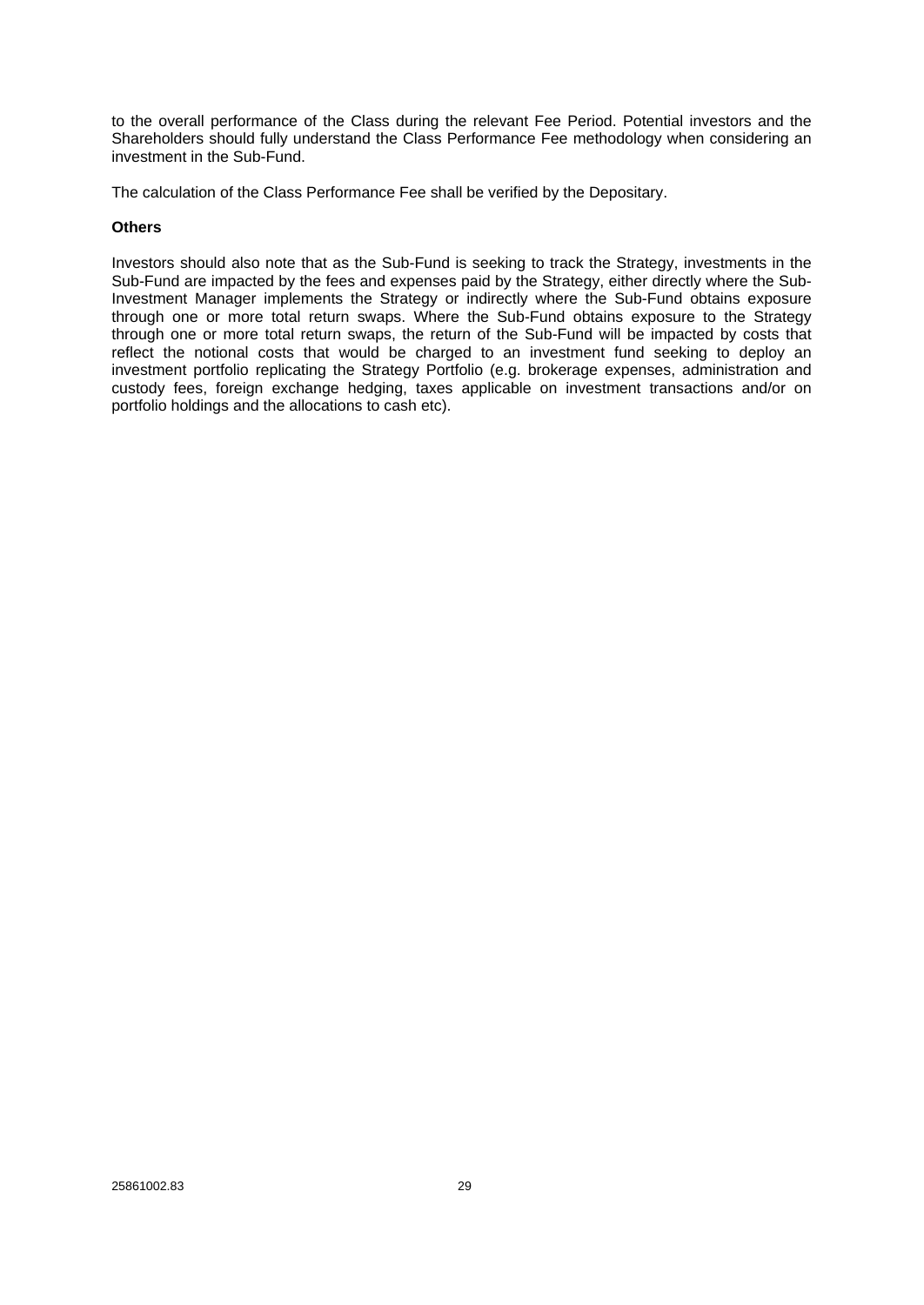# **Summary of Class I Shares:**

| <b>Class Name</b>                                                 | I - EUR                | I - USD                | I-JPY                  | $I - CHF$              | I-GBP                  | <b>I-SEK</b>            | <b>I - NOK</b>          | $I - SGD$              |
|-------------------------------------------------------------------|------------------------|------------------------|------------------------|------------------------|------------------------|-------------------------|-------------------------|------------------------|
| Reference<br><b>Currency</b>                                      | <b>EUR</b>             | <b>USD</b>             | <b>JPY</b>             | <b>CHF</b>             | <b>GBP</b>             | <b>SEK</b>              | <b>NOK</b>              | SGD                    |
| Offer<br><b>Initial</b><br>Price                                  | €100                   | <b>US\$ 100</b>        | ¥10.000                | <b>CHF 100</b>         | £ 100                  | SEK 1,000               | NOK 1,000               | <b>SGD 100</b>         |
| <b>Minimum</b><br><b>Initial</b><br><b>Subscription</b><br>Amount | €100,000               | US\$<br>100,000        | ¥<br>10,000,000        | <b>CHF</b><br>100,000  | £100,000               | <b>SEK</b><br>1,000,000 | <b>NOK</b><br>1,000,000 | SGD200,00<br>0         |
| <b>Sales</b><br>Charge                                            | Up to 5%               | Up to 5%               | Up to 5%               | Up to 5%               | Up to 5%               | Up to 5%                | Up to 5%                | Up to $5%$             |
| <b>Management</b><br>Fee                                          | Up to<br>$0.50\%$ p.a. | Up to<br>$0.50\%$ p.a. | Up to<br>$0.50\%$ p.a. | Up to<br>$0.50\%$ p.a. | Up to<br>$0.50\%$ p.a. | Up to<br>$0.50\%$ p.a.  | Up to<br>$0.50\%$ p.a.  | Up to<br>$0.50\%$ p.a. |
| <b>Class</b><br><b>Investment</b><br><b>Advisory</b><br>Fee       | Up to 1%<br>p.a.       | Up to 1%<br>p.a.       | Up to $1\%$<br>p.a.    | Up to $1\%$<br>p.a.    | Up to 1%<br>p.a.       | Up to $1\%$<br>p.a.     | Up to $1\%$<br>p.a.     | Up to 1%<br>p.a.       |
| Redemption<br>Charge                                              | Up to 3%               | Up to 3%               | Up to $3%$             | Up to $3%$             | Up to 3%               | Up to $3%$              | Up to 3%                | Up to 3%               |
| <b>Class</b><br>Performance<br>Fees                               | Up to 20%              | Up to 20%              | Up to 20%              | Up to 20%              | Up to 20%              | Up to 20%               | Up to 20%               | Up to 20%              |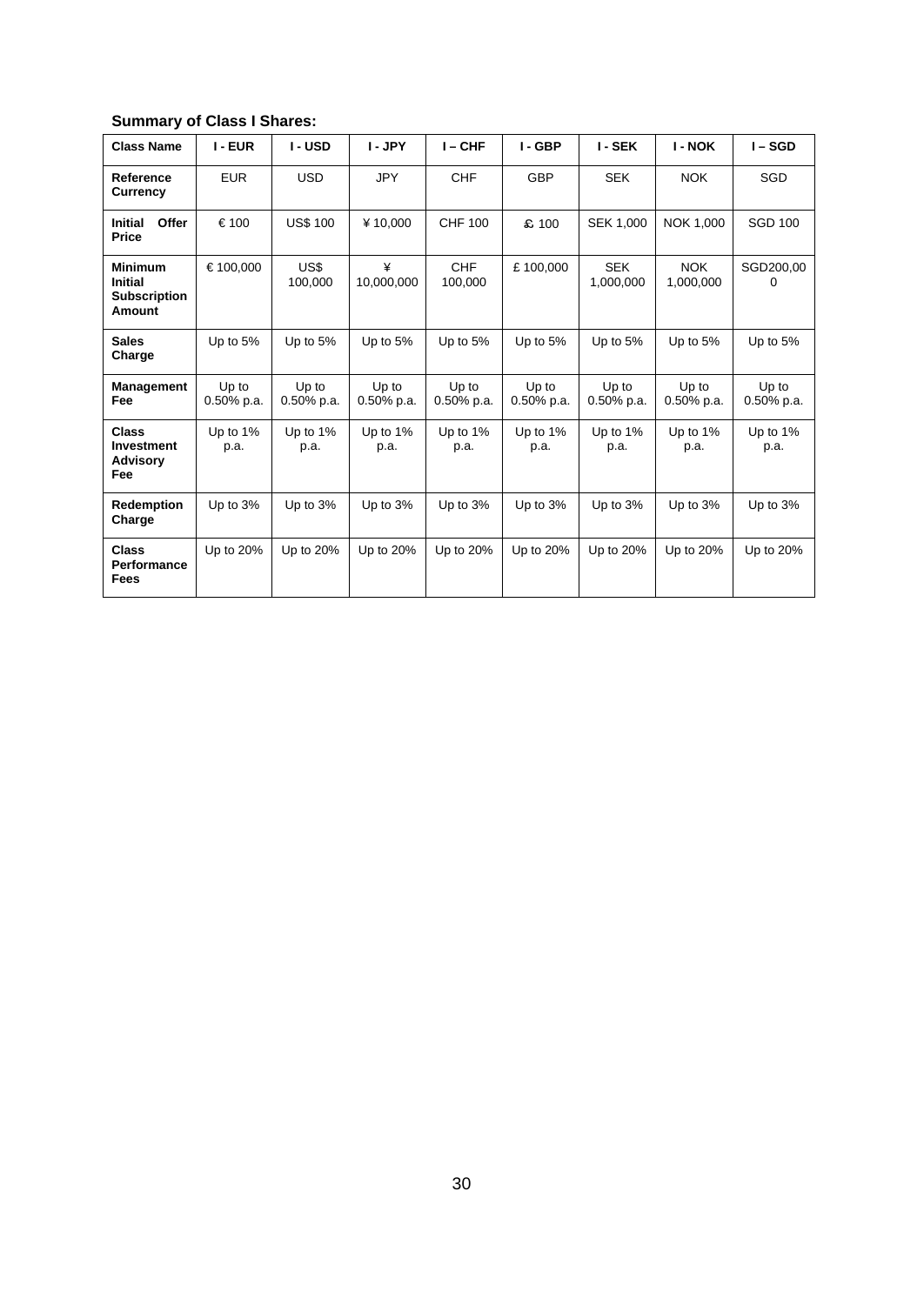# **Summary of Class A Shares:**

| <b>Class Name</b>                                                        | A - EUR             | A - USD             | A - JPY             | A - CHF             | $A - GBP$              | A - SEK                | A - NOK               | A - SGD              |
|--------------------------------------------------------------------------|---------------------|---------------------|---------------------|---------------------|------------------------|------------------------|-----------------------|----------------------|
| Reference<br><b>Currency</b>                                             | <b>EUR</b>          | <b>USD</b>          | <b>JPY</b>          | <b>CHF</b>          | <b>GBP</b>             | <b>SEK</b>             | <b>NOK</b>            | <b>SGD</b>           |
| <b>Initial Offer</b><br><b>Price</b>                                     | €100                | <b>US\$ 100</b>     | ¥10,000             | <b>CHF 100</b>      | £ 100                  | <b>SEK</b><br>1,000    | NOK 1,000             | <b>SGD 100</b>       |
| <b>Minimum</b><br><b>Initial</b><br><b>Subscription</b><br><b>Amount</b> | €10,000             | <b>US\$ 10,000</b>  | ¥1,000,000          | CHF 10,000          | £10,000                | <b>SEK</b><br>100,000  | <b>NOK</b><br>100,000 | <b>SGD</b><br>20,000 |
| <b>Sales</b><br>Charge                                                   | Up to 5%            | Up to 5%            | Up to 5%            | Up to 5%            | Up to 5%               | Up to 5%               | Up to 5%              | Up to 5%             |
| <b>Management</b><br>Fee                                                 | Up to<br>1.25% p.a. | Up to<br>1.25% p.a. | Up to<br>1.25% p.a. | Up to 1.25%<br>p.a. | Up to<br>1.25%<br>p.a. | Up to<br>1.25%<br>p.a. | Up to<br>1.25% p.a.   | Up to<br>1.25% p.a.  |
| <b>Class</b><br><b>Investment</b><br><b>Advisory</b><br>Fee              | Up to $1\%$<br>p.a. | Up to 1%<br>p.a.    | Up to 1%<br>p.a.    | Up to $1\%$<br>p.a. | Up to $1\%$<br>p.a.    | Up to $1\%$<br>p.a.    | Up to $1\%$<br>p.a.   | Up to 1%<br>p.a.     |
| Redemption<br>Charge                                                     | Up to 3%            | Up to 3%            | Up to 3%            | Up to 3%            | Up to 3%               | Up to 3%               | Up to $3%$            | Up to 3%             |
| <b>Class</b><br>Performance<br><b>Fees</b>                               | Up to 20 %          | Up to 20%           | Up to 20%           | Up to 20%           | Up to<br>20%           | Up to<br>20%           | Up to 20%             | Up to $20$<br>$\%$   |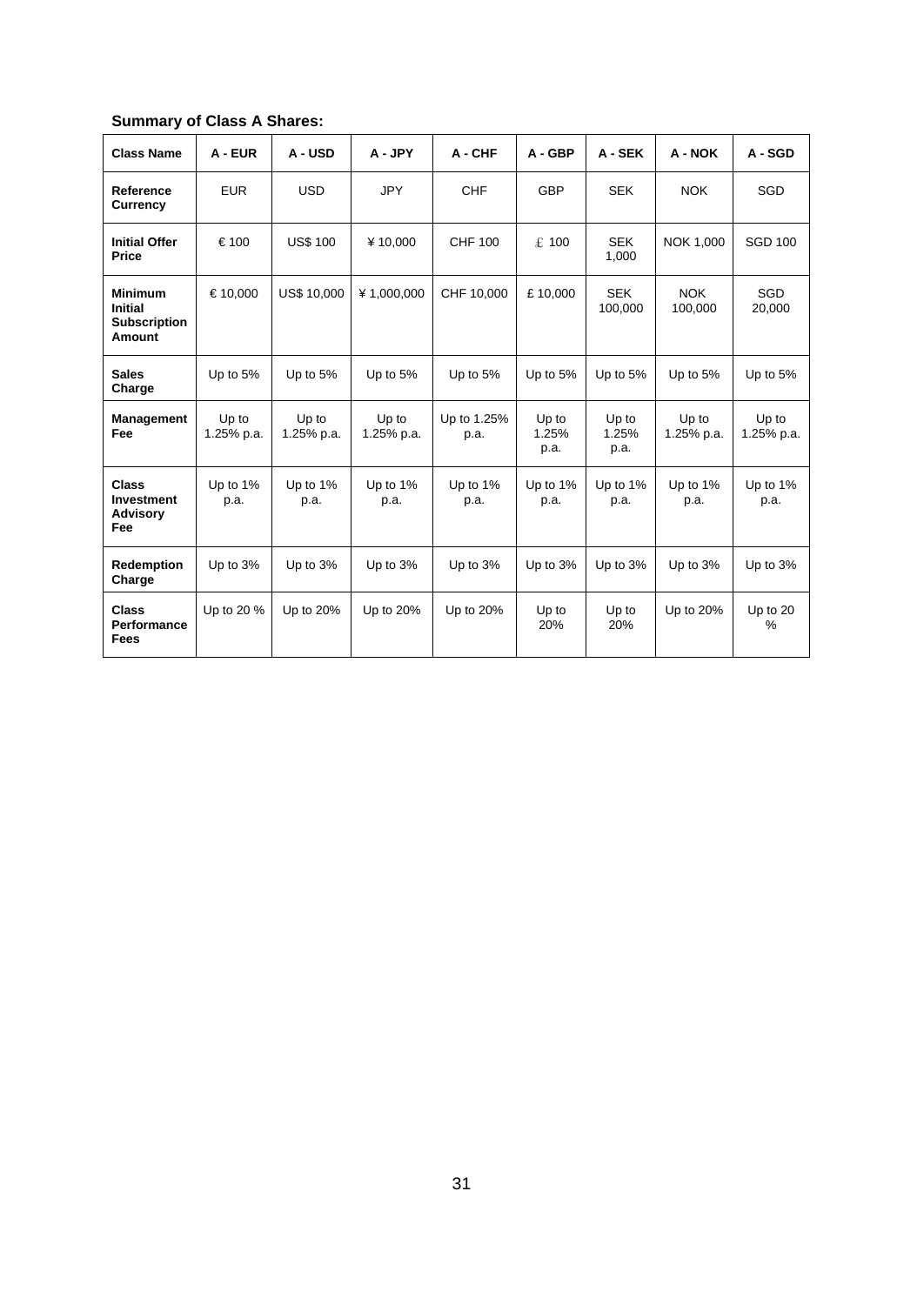# **Summary of Class EB Shares:**

| <b>Class Name</b>                                                 | <b>EB-EUR</b>       | <b>EB-USD</b>       | EB-JPY              | $EB - CHF$          | EB-GBP              | <b>EB-SEK</b>           | <b>EB-NOK</b>           |
|-------------------------------------------------------------------|---------------------|---------------------|---------------------|---------------------|---------------------|-------------------------|-------------------------|
| Reference<br><b>Currency</b>                                      | <b>EUR</b>          | <b>USD</b>          | <b>JPY</b>          | <b>CHF</b>          | <b>GBP</b>          | <b>SEK</b>              | <b>NOK</b>              |
| Offer<br><b>Initial</b><br><b>Price</b>                           | €100                | <b>US\$ 100</b>     | ¥10,000             | <b>CHF 100</b>      | £ 100               | <b>SEK 1,000</b>        | NOK 1,000               |
| <b>Minimum</b><br><b>Initial</b><br><b>Subscription</b><br>Amount | €500.000            | <b>US\$ 500,000</b> | ¥50.000.000         | CHF 500,000         | £500.000            | <b>SEK</b><br>5,000,000 | <b>NOK</b><br>5,000,000 |
| <b>Sales</b><br>Charge                                            | Up to 5%            | Up to 5%            | Up to 5%            | Up to 5%            | Up to $5%$          | Up to 5%                | Up to 5%                |
| <b>Management</b><br>Fee                                          | Up to 0.10%<br>p.a. | Up to 0.10%<br>p.a. | Up to 0.10%<br>p.a. | Up to 0.10%<br>p.a. | Up to 0.10%<br>p.a. | Up to 0.10%<br>p.a.     | Up to 0.10%<br>p.a.     |
| <b>Class</b><br><b>Investment</b><br><b>Advisory</b><br>Fee       | Up to $1%$<br>p.a.  | Up to $1\%$ p.a.    | Up to 1% p.a.       | Up to $1\%$ p.a.    | Up to $1\%$ p.a.    | Up to $1\%$ p.a.        | Up to 1% p.a.           |
| Redemption<br>Charge                                              | Up to 3%            | Up to 3%            | Up to 3%            | Up to $3%$          | Up to 3%            | Up to 3%                | Up to 3%                |
| <b>Class</b><br><b>Performance</b><br>Fees                        | Up to 20%           | Up to 20%           | Up to 20%           | Up to 20%           | Up to 20%           | Up to 20%               | Up to 20%               |

## **Class C Shares**

| <b>Class Name</b>                                | C-USD               |
|--------------------------------------------------|---------------------|
| Reference<br>Currency                            | USD                 |
| <b>Initial Offer Price</b>                       | US\$ 100            |
| Minimum Initial<br><b>Subscription</b><br>Amount | US\$<br>500,000     |
| <b>Sales Charge</b>                              | Up to 5%            |
| <b>Management Fee</b>                            | Up to 0.50%<br>p.a. |
| <b>Class Investment</b><br><b>Advisory Fee</b>   | Up to 1%<br>p.a.    |
| Redemption<br>Charge                             | Up to $3\%$         |
| Class<br>Performance<br>Fees                     | Up to 20%           |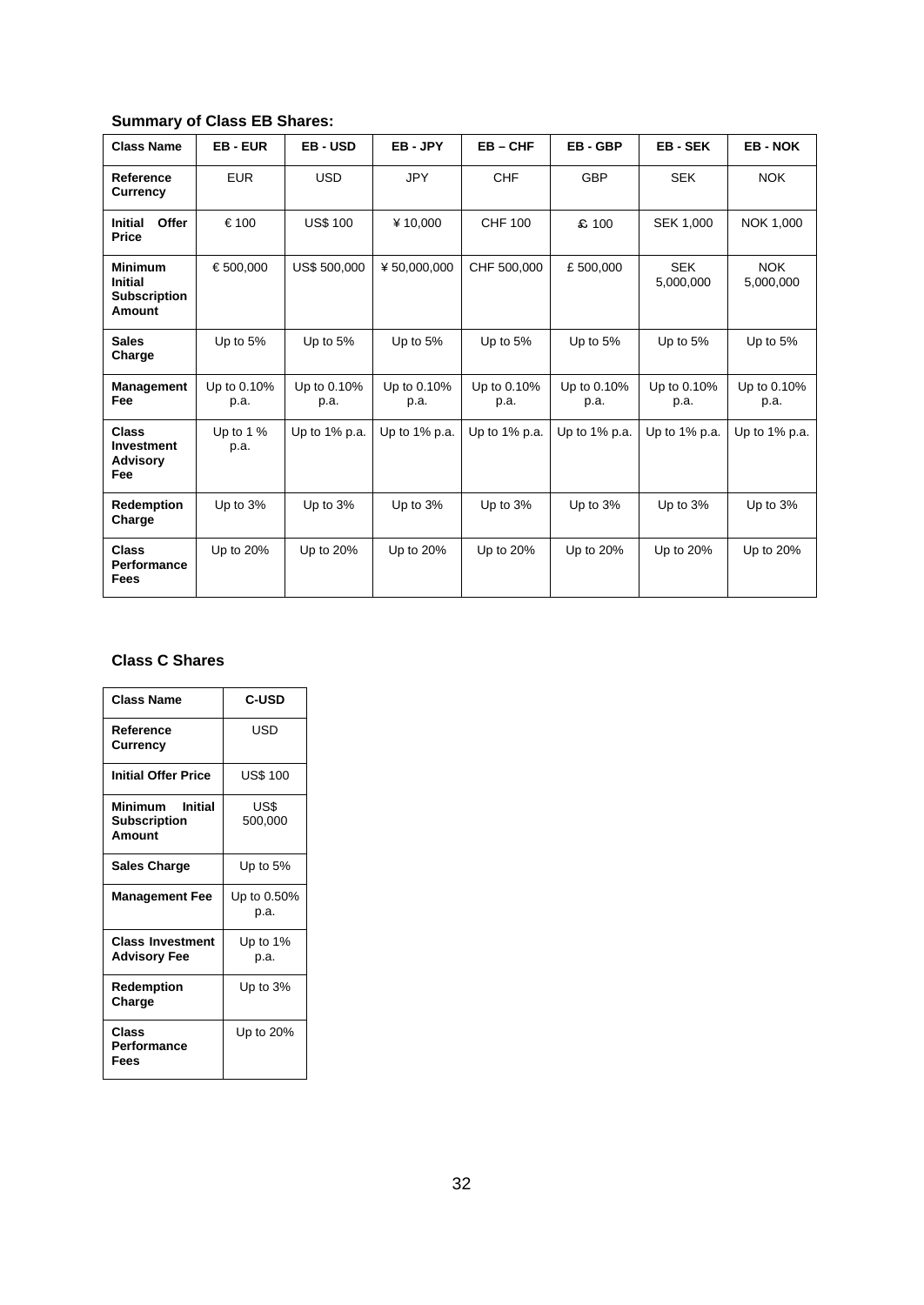## **Summary of Class ID Shares:**

| <b>Class Name</b>                                                        | <b>ID-EUR</b>     | <b>ID-USD</b>                  | ID - JPY               | ID - CHF                | ID - GBP          | $ID - SEK$               | <b>ID - NOK</b>          |
|--------------------------------------------------------------------------|-------------------|--------------------------------|------------------------|-------------------------|-------------------|--------------------------|--------------------------|
| Reference<br><b>Currency</b>                                             | <b>EUR</b>        | <b>USD</b>                     | <b>JPY</b>             | <b>CHF</b>              | <b>GBP</b>        | <b>SEK</b>               | <b>NOK</b>               |
| <b>Initial</b><br><b>Offer</b><br>price                                  | €100              | <b>US\$ 100</b>                | ¥10,000                | <b>CHF 100</b>          | £ 100             | <b>SEK 1,000</b>         | NOK 1,000                |
| <b>Minimum</b><br><b>Initial</b><br><b>Subscription</b><br><b>Amount</b> | €100,000          | <b>US\$ 100,00</b><br>$\Omega$ | ¥10,000,00<br>$\Omega$ | CHF 100,00<br>0         | £100,000          | SEK 1,000,0<br>00        | NOK 1,000,0<br>00        |
| <b>Minimum</b><br><b>Activation</b><br>Amount                            | €5,000,00<br>0    | US\$<br>5,000,000              | ¥<br>500,000,00<br>0   | <b>CHF</b><br>5,000,000 | £<br>5,000,000    | <b>SEK</b><br>50,000,000 | <b>NOK</b><br>50,000,000 |
| <b>Minimum</b><br>Holding                                                | None              | None                           | None                   | None                    | None              | None                     | None                     |
| <b>Sales Charge</b>                                                      | Up to 5%          | Up to 5%                       | Up to $5%$             | Up to $5%$              | Up to 5%          | Up to $5%$               | Up to 5%                 |
| Redemption<br>Charge                                                     | Up to 3%          | Up to 3%                       | Up to 3%               | Up to 3%                | Up to 3%          | Up to 3%                 | Up to 3%                 |
| Management<br>Fee                                                        | Up<br>to<br>0.50% | Up<br>to<br>0.50%              | Up<br>to<br>0.50%      | Up<br>to<br>0.50%       | Up<br>to<br>0.50% | Up to 0.50%              | Up to 0.50%              |
| Sub-<br><b>Class</b><br><b>Investment</b><br>Management<br>Fee           | Up<br>to<br>1.00% | Up<br>to<br>1.00%              | Up<br>to<br>1.00%      | Up<br>to<br>1.00%       | Up<br>to<br>1.00% | Up to 1.00%              | Up to 1.00%              |
| <b>Class</b><br>Performance<br>Fee                                       | Up to 20%         | Up to 20%                      | Up to 20%              | Up to 20%               | Up to 20%         | Up to 20%                | Up to 20%                |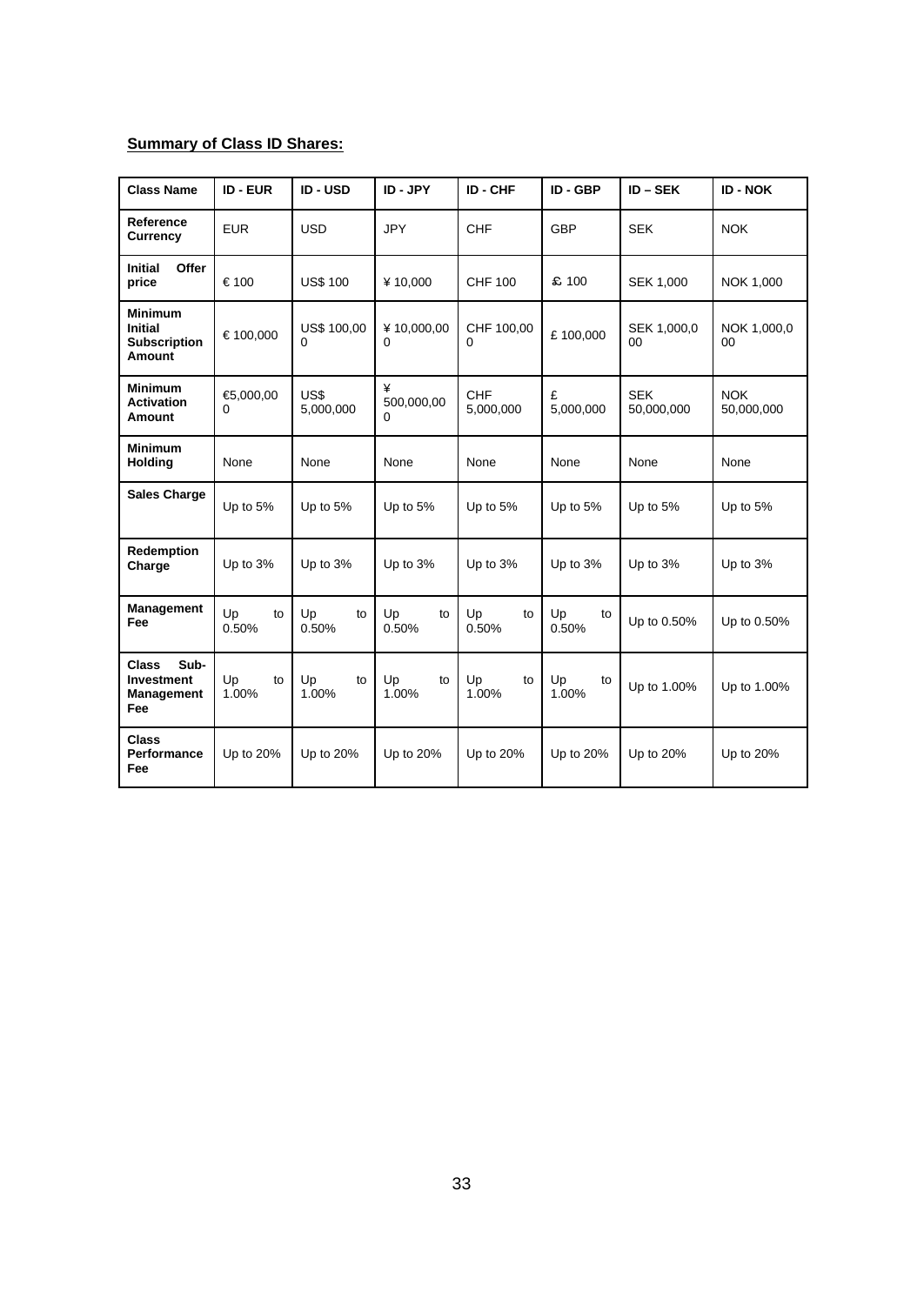## **Summary of Class AD Shares:**

| <b>Class Name</b>                                                     | <b>AD - EUR</b>   | AD - USD           | AD - JPY             | <b>AD-CHF</b>     | AD - GBP          | AD-SEK                   | <b>AD - NOK</b>          |
|-----------------------------------------------------------------------|-------------------|--------------------|----------------------|-------------------|-------------------|--------------------------|--------------------------|
| Reference<br><b>Currency</b>                                          | <b>EUR</b>        | <b>USD</b>         | <b>JPY</b>           | <b>CHF</b>        | GBP               | <b>SEK</b>               | <b>NOK</b>               |
| Initial<br>Offer<br>price                                             | €100              | <b>US\$ 100</b>    | ¥10000               | <b>CHF 100</b>    | £100              | <b>SEK 1000</b>          | <b>NOK 1000</b>          |
| <b>Minimum</b><br><b>Initial</b><br><b>Subscription</b><br>Amount     | €10,000           | <b>US\$ 10,000</b> | ¥1,000,000           | CHF 10,000        | £10,000           | SEK 100,00<br>0          | NOK 100,00<br>$\Omega$   |
| <b>Minimum</b><br><b>Activation</b><br>Amount                         | €5,000,000        | US\$<br>5,000,000  | ¥<br>500,000,00<br>0 | CHF<br>5,000,000  | £5,000,000        | <b>SEK</b><br>50,000,000 | <b>NOK</b><br>50,000,000 |
| <b>Minimum</b><br><b>Holding</b>                                      | None              | None               | None                 | None              | None              | None                     | None                     |
| <b>Sales Charge</b>                                                   | Up to 5%          | Up to 5%           | Up to 5%             | Up to 5%          | Up to 5%          | Up to 5%                 | Up to 5%                 |
| Redemption<br>Charge                                                  | Up to 3%          | Up to 3%           | Up to 3%             | Up to 3%          | Up to 3%          | Up to 3%                 | Up to 3%                 |
| <b>Management</b><br>Fee                                              | Up<br>to<br>1.25% | Up<br>to<br>1.25%  | Up to 1.25%          | Up<br>to<br>1.25% | Up<br>to<br>1.25% | Up to 1.25%              | Up to 1.25%              |
| Sub-<br><b>Class</b><br><b>Investment</b><br><b>Management</b><br>Fee | Up<br>to<br>1.00% | Up<br>to<br>1.00%  | Up to 1.00%          | Up<br>to<br>1.00% | Up<br>to<br>1.00% | Up to 1.00%              | Up to 1.00%              |
| <b>Class</b><br>Performance<br>Fee                                    | Up to 20%         | Up to 20%          | Up to 20%            | Up to 20%         | Up to 20%         | Up to 20%                | Up to 20%                |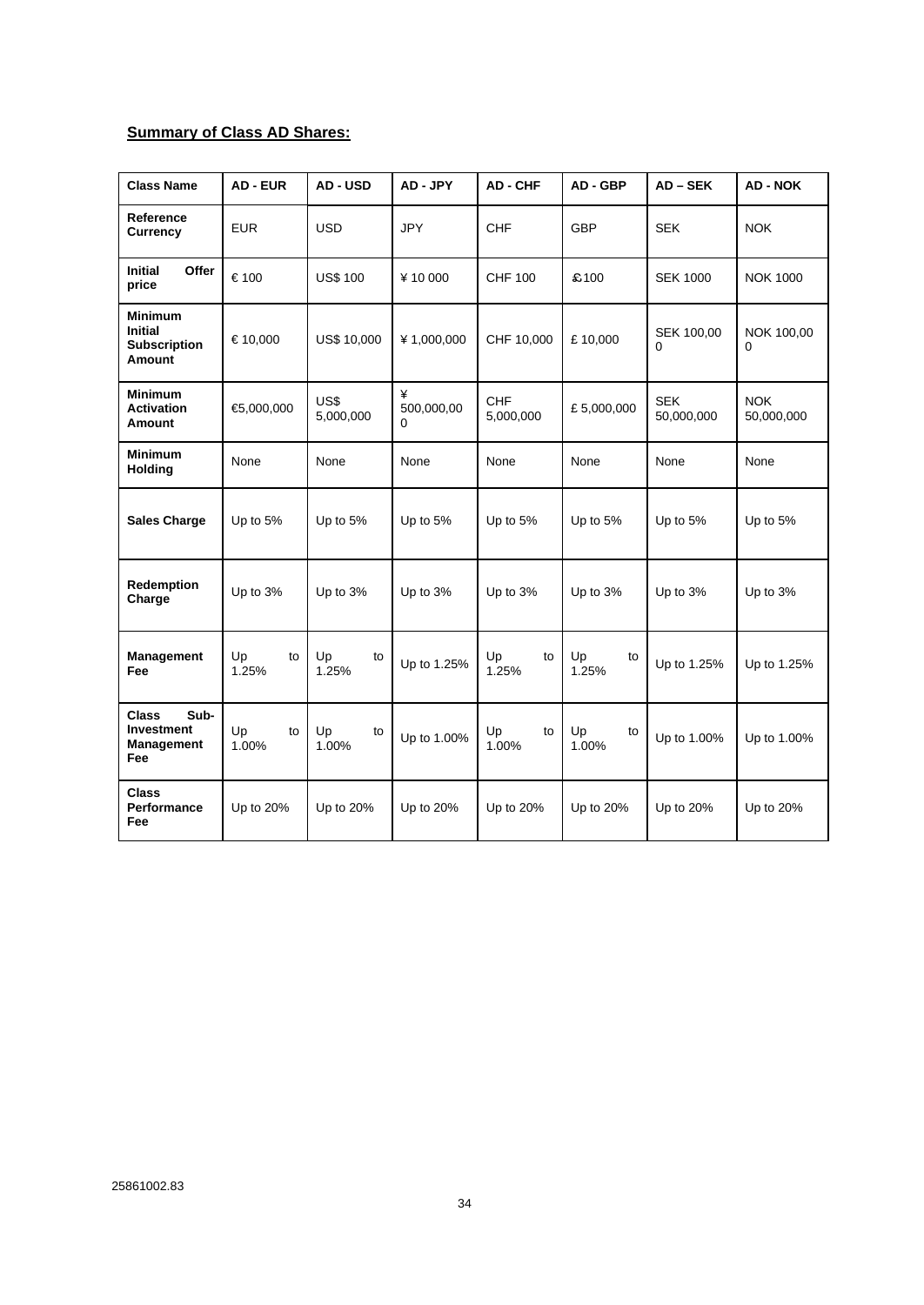## **Summary of Class O Shares:**

| <b>Class Name</b>                                                 | <b>O-EUR</b>  | <b>O-USD</b>             |  |
|-------------------------------------------------------------------|---------------|--------------------------|--|
| <b>Reference Currency</b>                                         | <b>EUR</b>    | USD                      |  |
| <b>Initial Offer Price</b>                                        | €100          | <b>US\$100</b>           |  |
| <b>Initial</b><br><b>Minimum</b><br><b>Subscription</b><br>Amount | €10,000       | Equivalent to<br>€10,000 |  |
| <b>Holding</b><br>Minimum<br>(excluding impact of<br>performance) | €10,000       | Equivalent to<br>€10,000 |  |
| <b>Class Sales Charge</b>                                         | Up to $5%$    | Up to $5%$               |  |
| <b>Class</b><br><b>Management</b><br>Fee                          | Up to 1.25%   | Up to 1.25%              |  |
| <b>Class</b><br><b>Investment</b><br><b>Advisory Fee</b>          | Up to 1% p.a. | Up to $1\%$ p.a.         |  |
| <b>Redemption Charge</b>                                          | Up to 3%      | Up to 3%                 |  |
| Performance<br><b>Class</b><br>Fee                                | Up to 20%     | Up to 20%                |  |

# **Summary of Class IA Shares:**

| <b>Class Name</b>                                   | <b>IA-USD</b>       |
|-----------------------------------------------------|---------------------|
| Reference<br>Currency                               | USD                 |
| Initial Offer Price                                 | <b>US\$ 100</b>     |
| Minimum<br>Initial<br><b>Subscription</b><br>Amount | US\$<br>100,000     |
| <b>Sales Charge</b>                                 | Up to 5%            |
| <b>Management Fee</b>                               | Up to 0.65%<br>p.a. |
| <b>Class Investment</b><br><b>Advisory Fee</b>      | Up to $1\%$<br>р.а. |
| Redemption<br>Charge                                | Up to $3%$          |
| Class<br>Performance<br>Fees                        | Up to 20%           |